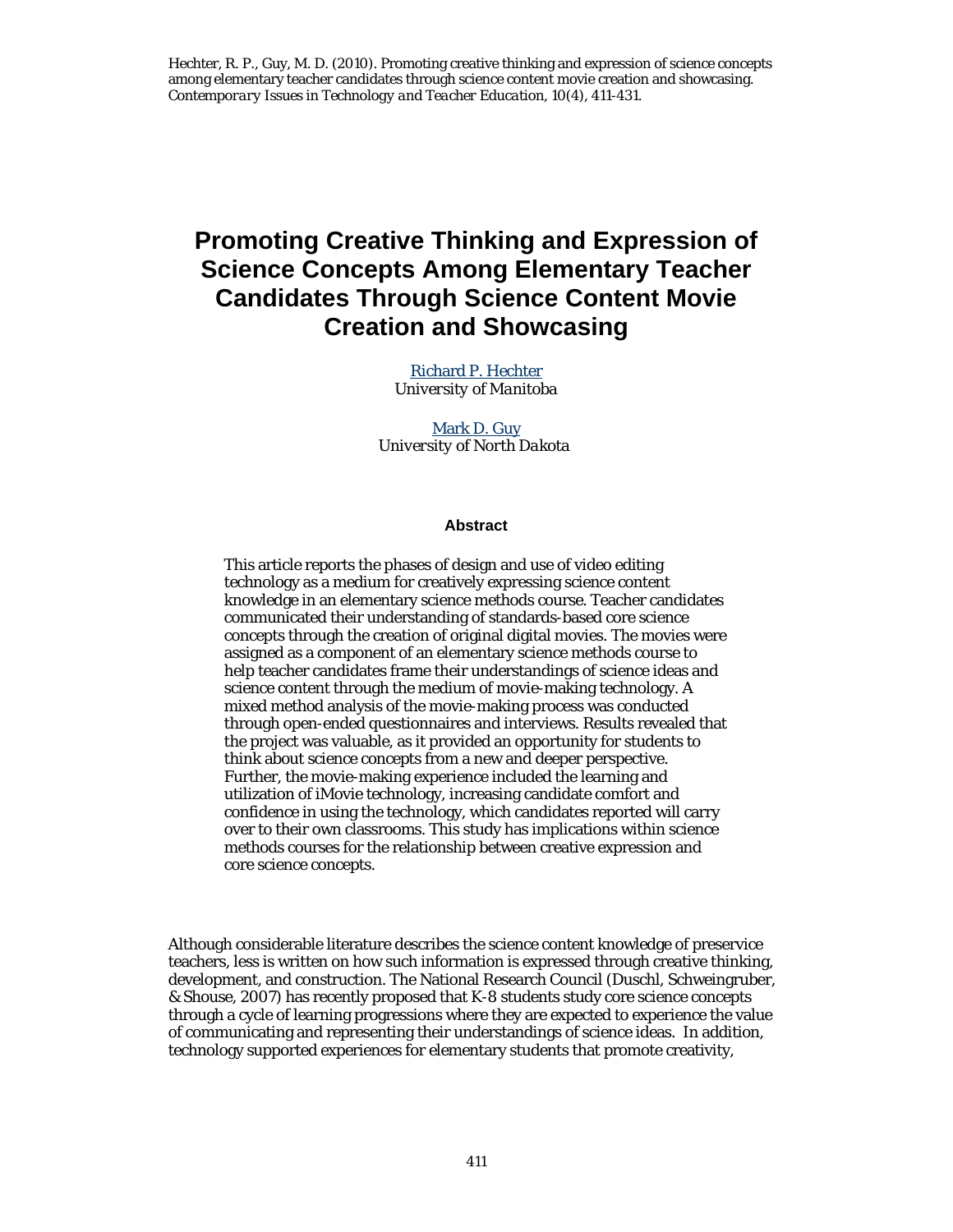communication, and collaboration continue to reflect standards of best practices in schools (International Society for Technology in Education [ISTE], 2007). However, elementary teacher candidates are typically characterized as having had negative experiences in science and low science content knowledge, and they do not regard themselves as science teachers but rather language arts teachers (Appleton, 2003). This attitude poses difficulties for science methods course instructors when attempting to create science educational experiences that are meaningful and positive for the teacher candidates.

Recently, researchers have reported the benefits of using digital video editing technology to enhance thinking and communication skills among elementary students in science (Yerrick, Ross & Molebash, 2003) as well as a powerful tool to promote teacher reflection (Yerrick, Ross & Molebash, 2005). Potter (2006) found that digital video editing software supported teacher candidates' ability to create meaning from multimodal resources in creative and expressive ways. This study is a partial extension of Potter's work, which examined the use of video editing technology as a tool to support candidates' conceptual understanding and expression of science content knowledge, as well as the potential to support creative thinking.

### **Theoretical Framework**

Three theoretical constructs guided the flow of this study. First, the study was framed in a constructivist approach to teaching and learning science, which recognizes the importance of the social aspect of constructing knowledge by the learner (McRobbie & Tobin, 1995; Roth, 1995). The instructional environment of the study contained the following three elements (recommended by Brooks & Brooks, 1999): (a) respect for the learner's prior knowledge; (b) meaning constructed through interactions with others and various media and materials; and (c) understanding constructed around core concepts.

Second, the Creative Learning Model (Treffinger, 1980) was used to conceptualize creative thinking as a relevant component in science learning. Within Treffinger's model, both cognitive and affective dimensions are emphasized and embedded in any creative act of learning. Finally, multimodality (Kress, 2003; Kress & Van Leeuwen, 1996) and new media expression (Potter, 2006) offered a context for recognizing how communication involves a multiplicity of forms, including language and visual sign systems. In this case, teacher candidates were given technology tools that enabled them to generate and represent science knowledge in a creative context.

The student project described here was designed from a foundation of digital storytelling. This form of new literacy does not focus solely on the story itself, but rather the crafting and developing of the story through a digital medium. The inclusion of video clips, voiceover narration, music, and still shot images all work to engage the audience on many levels (Ohler, 2008). Video technology (O'Brien, 2001), like the one utilized in this project, is a form of new literacy that aims to provide new mediums for information transmission and communication (Leu, Kinzer, Coiro, & Cammack, 2004).

Alvermann (2004) purported that the use of new technologies is drastically and irreversibly affecting the ways information is communicated in schools. As the technology becomes more ubiquitous in schools, teacher educators should expose preservice teachers to some of the possibilities of integrating the technology into their teaching and learning. This project was designed with this objective in mind.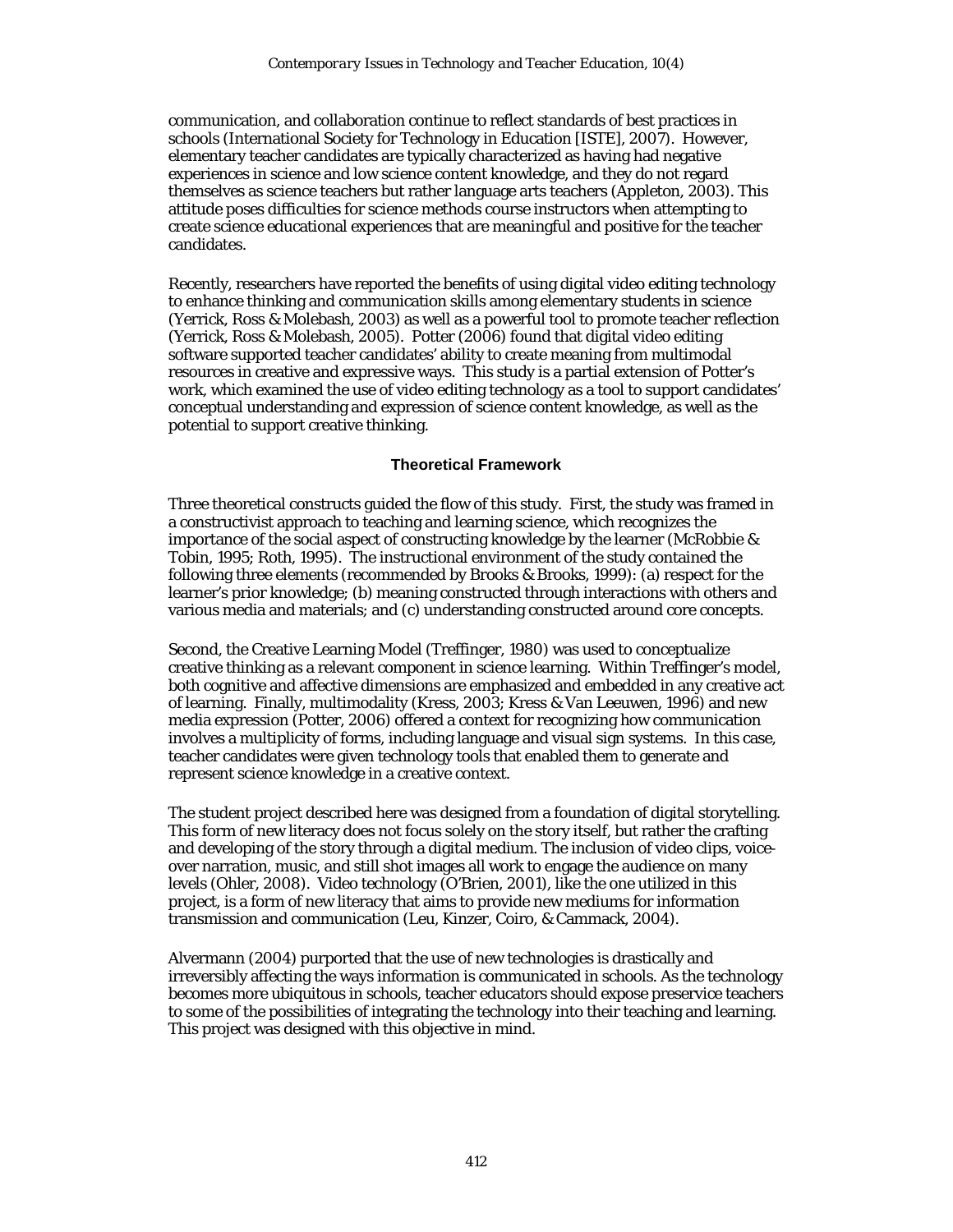A primary goal of our science methods course was to provide elementary teacher candidates with experiences that directly support best practice in their future teaching of science (Bleicher & Lindgren, 2005; Carter & Sottile, 2002; Hoban, 2007; Kelly, 2000). Consistent with the recommendations of Duschl et al. (2007) and ISTE (2007), we also wanted teacher candidates to engage in creative ways of communicating science conceptual understanding. Given the reported benefits among elementary teacher candidates as well as elementary students, we decided to explore the potential for digital video editing as a tool for supporting creative thinking and expression of science concepts. Essentially, candidates working alone or in pairs used the iMovie software to creatively compose and authentically express their science conceptual understanding of a specific core science concept of their choice. This paper is intended to report the specific nature and reported value of developing a science concept movie.

### **Participant and Project Details**

Elementary teacher candidates in both sections of an elementary science methods course (*n* = 121) participated in this 2-year study. This methods course ran in the penultimate semester before graduation. The course was a constructivist, inquiry-based 15-week course with once-a-week, 3-hour-long sessions. Each class integrated hands-on activities, exercises, discussions, experiments, and inquiries that related and demonstrated the fusion of core science concepts with key pedagogical concepts. Technology supported field-work and in-class work were emphasized, as they are seen as critical to best practice teaching. The following is a description of one class project.

The methods course project entitled Science Concept Movie was an assignment for preservice teachers to illustrate and express a science concept using digital video editing software through a 3- to 5-minute movie. The purpose of the assignment was to provide the opportunity for candidates to select a core science concept of their choice from the list of State Science Content Standard (North Dakota Department of Public Instruction, 2009) and express it to the class in a creative way through the creation of the movie. The finished movie reflected a personal understanding and meaning of the science concept. Showcased science concepts were mostly scientifically accurate, yet manifested and presented in a noticeably more personal way than the textbooks had relayed the same information. Through this distinction the assignment has implications for teaching and learning science for both the preservice and in-service aspects of teacher education.

After 3 hours of orientation to the iMovie software, which is identified later as Phase 1, candidates had 6 weeks to complete the project. Once the movies were created and burned onto DVDs, candidates showcased their movies in front of their classmates on the last day of the class as a celebration of our course and the completion of the required coursework aspect of their program of study. A total of 76 movies were created in the following topic areas: life science (26 movies), physical science (22 movies), Earth science (20 movies) and environmental science (eight movies).

### **Science Concept Movie Guiding Dimensions**

Teacher candidates expressed their understanding of core science concepts by creating iMovies, which were guided on two dimensions: depth of conceptual understanding and expression of understanding. Depth of conceptual understanding reflected the scientific accuracy of the concept presented and the depth to which it was expressed. Expression of understanding encapsulated three subareas; creativity, digital enhancement, and story flow. Both dimensions are further explained in the tables 1 and 2.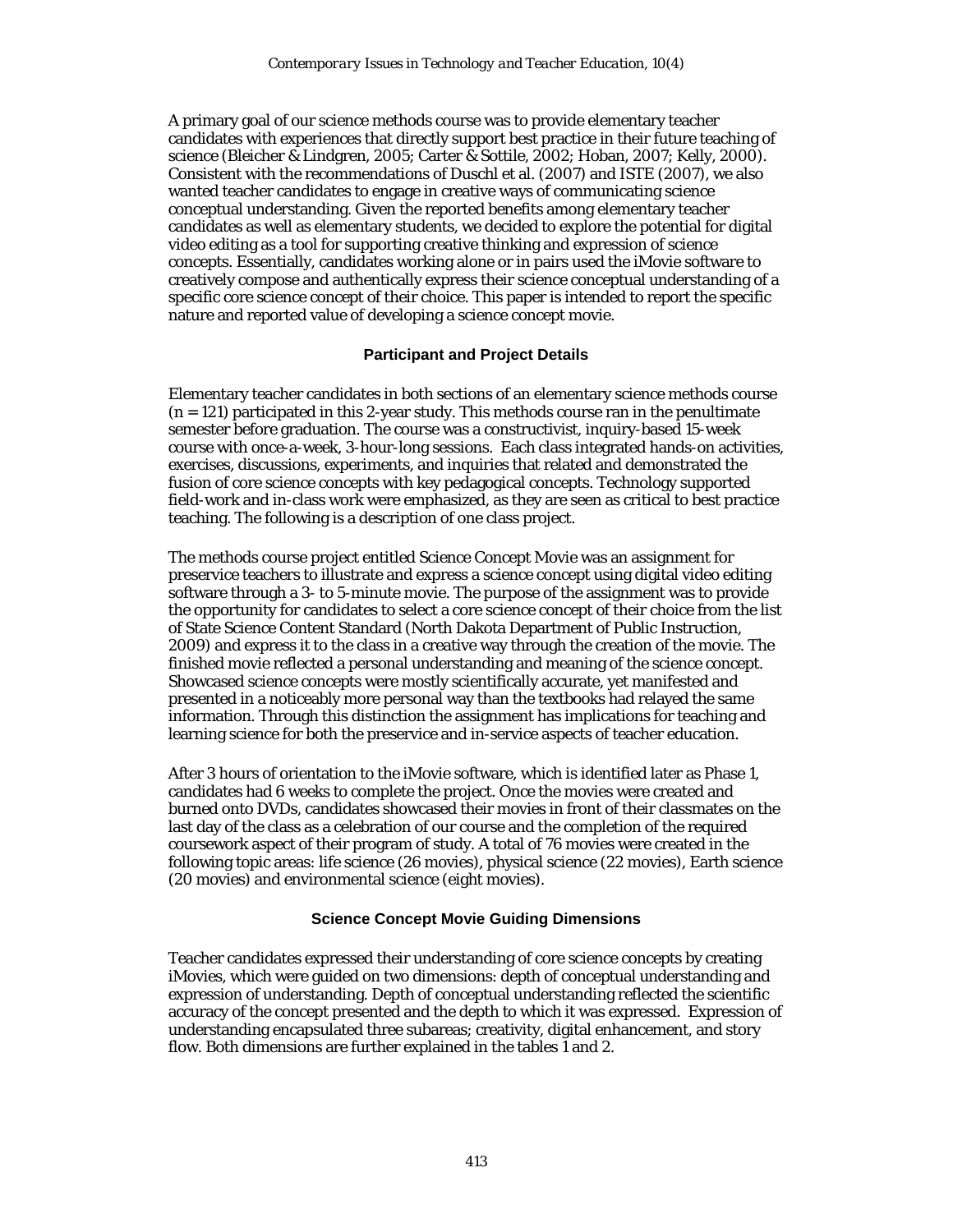### **Table 1**

|  |  |  |  | Descriptive Aspects of Depth of Conceptual Understanding Dimension |
|--|--|--|--|--------------------------------------------------------------------|

| <b>Depth of Conceptual</b><br><b>Understanding</b>                            | <b>Notable Aspects</b>                                                                                                                                                                                                          |
|-------------------------------------------------------------------------------|---------------------------------------------------------------------------------------------------------------------------------------------------------------------------------------------------------------------------------|
| Incomplete Level (Major<br>pieces of information<br>missing or misunderstood) | Facts and information wrong or misunderstood, or<br>$\bullet$<br>fragmented understanding                                                                                                                                       |
| <b>Surface Level (Basic</b><br>information present)                           | Definition level of understanding<br>$\bullet$<br>No examples provided<br>Presented in haphazard manner                                                                                                                         |
| Intellectual Level (Topic<br>information understood)                          | Important elements indentified<br><b>Examples provided</b><br>Information organized into a flowing pattern<br>$\bullet$                                                                                                         |
| <b>Dynamical Level</b><br>(Exemplary<br>understanding)                        | Important elements identified<br>$\bullet$<br><b>Examples provided</b><br>Information organized into a generalized content<br>pattern<br>Interrelationships between key elements provided<br>Pieces and the whole are connected |

These tables comprise the basis of the project's grading rubric, which can be found in the appendix. A high score was attained within the depth of understanding dimension if a clear identification of interrelationships and significant aspects of the scientific concept were demonstrated. A project titled *Rainbows* claimed to explain how rainbows form. Rather than explain the basics of refraction of sunlight, the project creators described the nature of making new colors of the visible spectrum using different color pigments of paint that were mixed together. The discord between their proposed explanation and what they described resulted in a low score for this dimension. Conversely, the project titled *Can It Be Done?* accurately described, demonstrated, and gave examples of the effects of changes of air pressure and subsequently attained a high score within this dimension. (See Video 1 for a film clip.) Each of the subcategories in the expression of understanding dimension was included as a notable aspect of each level as can be seen in the rubric.

# **Creativity**

The project titled *Hurricanes* was poorly constructed. The project creators simply filmed a computer monitor streaming the explanation of hurricanes found on the website "Brain Pop" (http://www.brainpop.com/science/weather/hurricanes/), thus demonstrating an absence of creative or original expression. Conversely, the project titled *Tsunamis* reflected high creativity in terms of expression using unique and original methods. The project creators used claymation to express how tsunamis are created. (See Video 2 for a film clip.)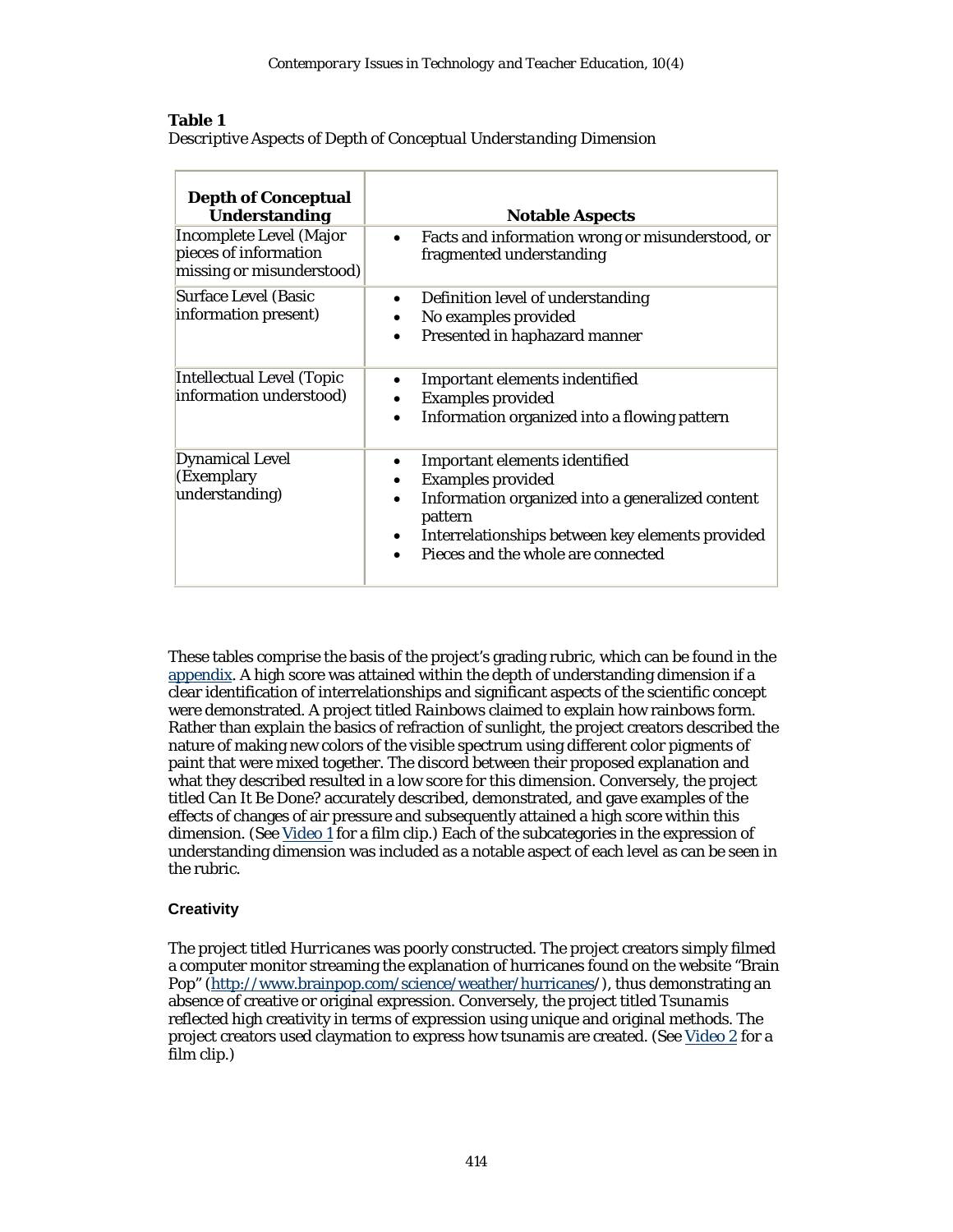# **Table 2**

| <b>Expression of</b><br><b>Understanding</b> | <b>Notable Aspects</b>                                                                                                                                                                                                                                                                                                                                                                                                                         |
|----------------------------------------------|------------------------------------------------------------------------------------------------------------------------------------------------------------------------------------------------------------------------------------------------------------------------------------------------------------------------------------------------------------------------------------------------------------------------------------------------|
| <b>Poor Expression</b>                       | Transitions were not timed properly<br>$\bullet$<br>Font was too small to read<br>$\bullet$<br>Text scrolled too quickly to read<br>Music was inappropriate, there was now connection of<br>$\bullet$<br>music and topic<br>Scenes did not flow into each other but were abrupt<br>The editors did not infuse any of their own video into<br>$\bullet$<br>their work, but rather streamed it from the Internet                                 |
| <b>Good Expression</b>                       | Transitions were mostly timed well<br>٠<br>The font was readable, but font type or color made it<br>$\bullet$<br>hard to read<br>Text scrolled too slow and thus made the project drag<br>٠<br>The music was too loud or soft, but was connected to<br>the topic<br>Scenes sometimes did flow into the next<br>The editors did some original video capture and<br>$\bullet$<br>presentation                                                    |
| <b>Excellent Expression</b>                  | <b>Transitions were all timed well</b><br>٠<br>The font was readable, without distraction of color or<br>type<br>Text scrolled at a reasonable pace being consistent with<br>movie flow<br>The music was well chosen and presented in terms of<br>$\bullet$<br>connection to concept and sound level<br>All scenes flowed into the next ones smoothly<br>٠<br>The editors included all original video capture and<br>$\bullet$<br>presentation |

*Descriptive Aspects of Expression of Understanding Dimension*

# **Digital Enhancement**

The project titled, *Bridge Building* faired poorly in the subcategory Digital Enhancement, as it had no soundtrack, no transitions between scenes, nor any tools that iMovie provided to cut and edit the lengthy footage students recorded. The project titled *Oh, Gravity* attained high regard, as it integrated music in the same cadence as the scene changes, transitions between scenes and visual effects. (See Video 3 for a film clip.)

# **Story Flow**

*Constellations*, a project with much potential, had difficulty. The final product was edited in choppy, segmented parts that had little flow and minimal continuity, and viewers were unable to follow the project's expression and purpose. The project titled *Tornado* was an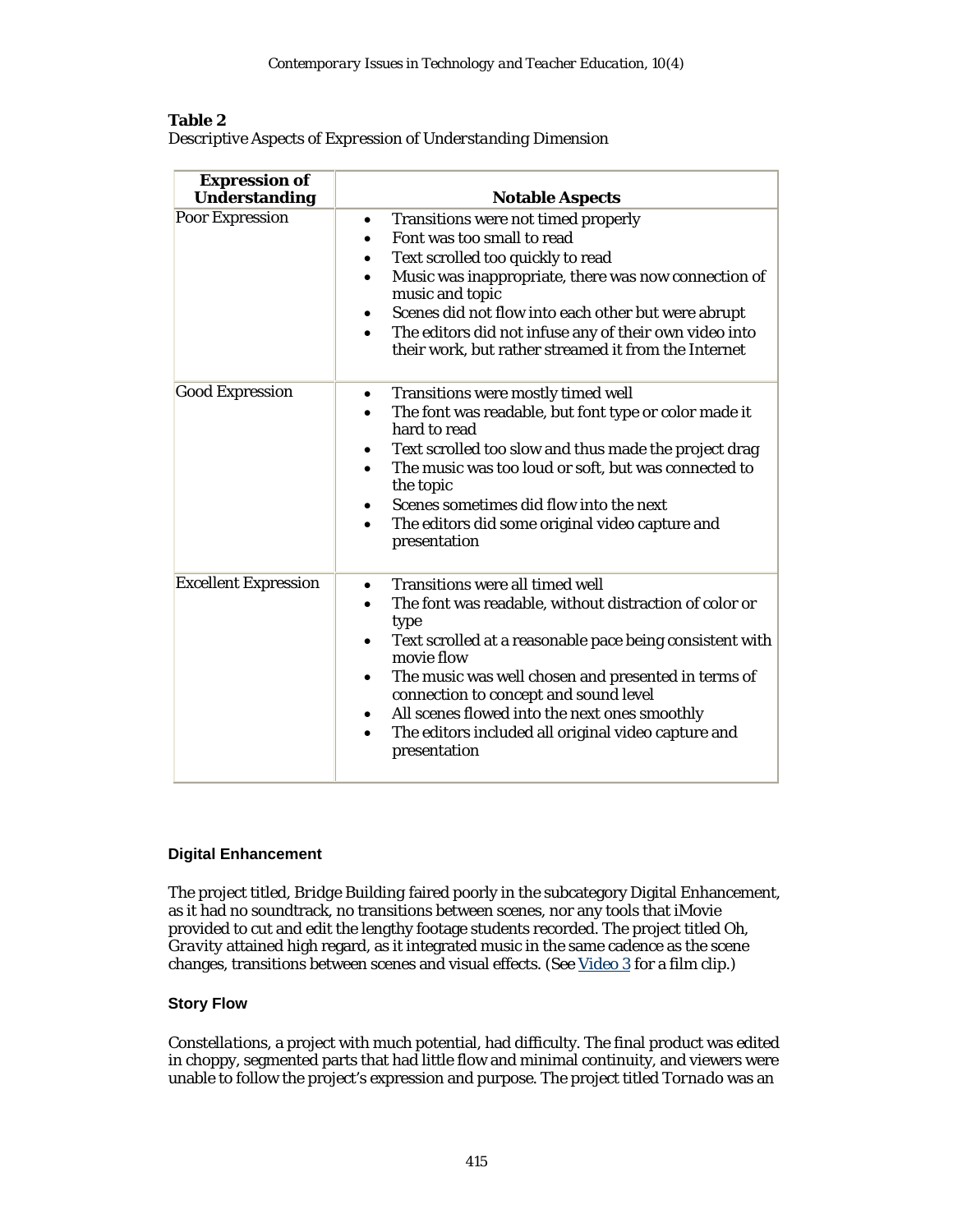emotional 8-minute creation describing the nature of tornados and the subsequent destructive, devastating, and fatal effects of a tornado touching down in a small town, like Northwood, North Dakota. The project creator was from Northwood, which made this project even more meaningful and authentic. This project flowed with a smooth pace, which included engaging footage, audio and video effects, and well-timed transitions. Unlike *Constellations*, *Tornado* engaged viewers and told a coherent story while describing the scientific concept.

With these guidelines for movie creation set, it was now time to teach students pragmatically how to think of, create, and express their science concept movie. This process included five phases.

### **Results and Discussion**

The results of this study are presented through two distinct areas. The first section, Phases of Teaching Science Concept Movie Creation, presents findings, descriptions, and discussion about each of the phases of the activity, beginning with a project description and introduction to the digital video editing software and finishing with the showcase of finished movies on the last day of class. This section is punctuated with student narrative responses from interviews and questionnaires. The second section, Overall Perceptions, provides a quantitative summary and brief discussion of student responses according to the four guiding questions asked in the questionnaires and interviews, namely,

- What is your perceived value of this project in terms of learning a science concept?
- What is your perceived value in terms of learning to use video capture and creation software?
- Describe the most valuable aspect of this experience.
- Describe the least valuable aspect of this experience.

### **Phases of Teaching Science Concept Movie Creation**

Five main procedural stages were used to create the movies. These phases are applicable to university-aged preservice teachers as well as to school-aged children. The phases have been developed and honed over time, as we continue to use this project in our methods course. A description of each of the phases is presented, as well as excerpts from student comments that reflected typical responses of the participant group. All of the student names are pseudonyms.

**Phase 1: Preparation and Practice.** The day this project was assigned in the elementary science methods course, preservice teachers participated in an in-class, 3 hour training session that explored capturing digital video, transferring it to the computers, and using the iMovie software. The session began with showcasing exemplar past projects to pique student interest. After explaining the nature and dynamics of the project, including a brief best-of and not-exactly-the best-of session, students were provided with digital camcorders. Students were given time to venture out on campus and capture video of any sort or theme they chose. Upon return, students were provided appropriate USB firewire cables to connect to the laptops in order to upload the recently captured video in its raw form. In an effort to ease this process, especially the transfer of the raw video from the camcorder into iMovie, a sheet was provided to the students, and a step-by-step tutorial was given by the instructor.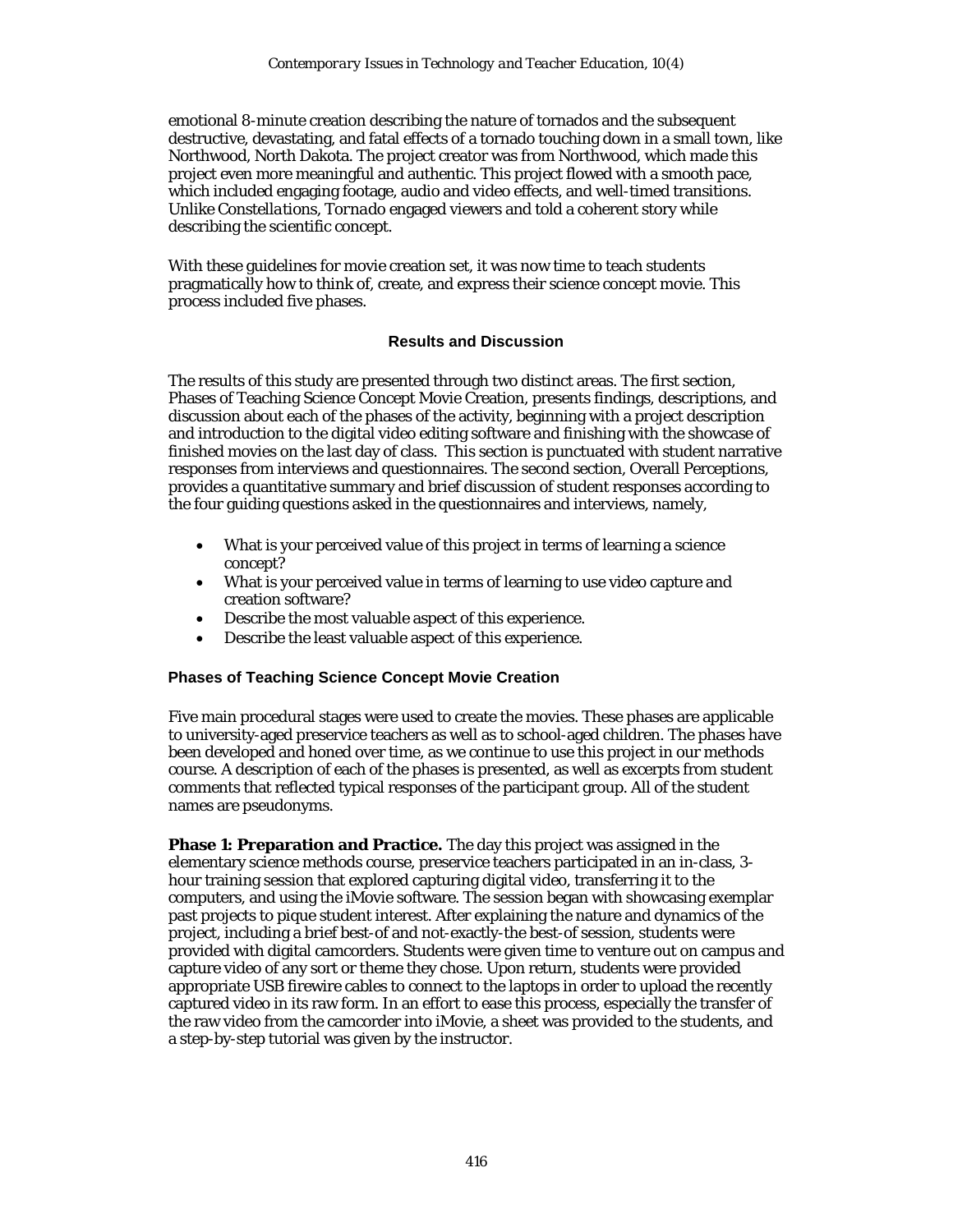Once the raw video was uploaded into the iMovie software, students were provided a general overview of the program's features and tips on how to access and utilize them. At this point, students were encouraged to explore the program and develop a primitive movie that incorporated a title, a music track, scene transitions, and one or two basic special effects. At the end of the session, each of the newly created movies was shown to the class. In watching all the movies, students were provided an opportunity to see the multifaceted capabilities of the iMovie software.

As only a small portion of students had taken a technology in education course, the practice of making movies in this fashion was a critical starting point for the project. Bill, at the completion of his project commented, "Learning to use the software in the practice session was very beneficial to me. I was very unfamiliar with it before, and am more confident with it now to start my own project." This sentiment is addressed further in the discussion section.

Although several other movie making programs are available on both Mac and PC platforms, iMovie was chosen because all public elementary schools in the state use Macs, and students are becoming more and more well versed in that domain. This project is useful for teacher candidates but has implications for use once they become teachers, as they can then develop similar movies with elementary-level students. Using the same equipment and technology teacher candidates will see in the field was, therefore, an important choice.

**Phase 2: Planning and Research.** The first choice made in this phase was whether students would work alone or with a partner. This choice was not always easy to make, as some work-related partnerships do not end well despite the best intentions and personalities of the students. As Deanna commented after a disappointing conclusion to her project, "I was really frustrated with my partner and felt as if I were the one left to do everything." Working in partnerships is not always negative, as Ana remarked about valuable aspects of this experience, "Through working with a partner to create a fun and informative video about a science topic, I got to know the person and software more!"

Some considered the social dynamics of this project to be part of the most valuable aspect of the entire experience.

The most valuable aspect of this experience was getting to know how to use the technology. I think something else that was important was working with someone else and that kind of relationship you form dealing with problems of software, but working together to solve them. (Rene)

Once the practical choice of working dynamics was made, the content-oriented selection needed to be made. Teacher candidates were asked to choose a core science concept from those applicable to elementary level science. Although students seemed naturally to gravitate toward topics or concepts they felt most comfortable with, course instructors encouraged them to select and pursue a concept they were less familiar or efficacious with, as this opportunity would enable them to explore the concept to a deeper level and from a different perspective.

Students began the planning process by researching their chosen science concept. When asked about how the research aspect influenced the project as a whole, Ilana said: "The research helped me to break down a concept and see it in a way that only reading about it in a textbook wouldn't let me see." The research component also provided the genesis of the storyboarding, as it was mostly through the research phase that the personal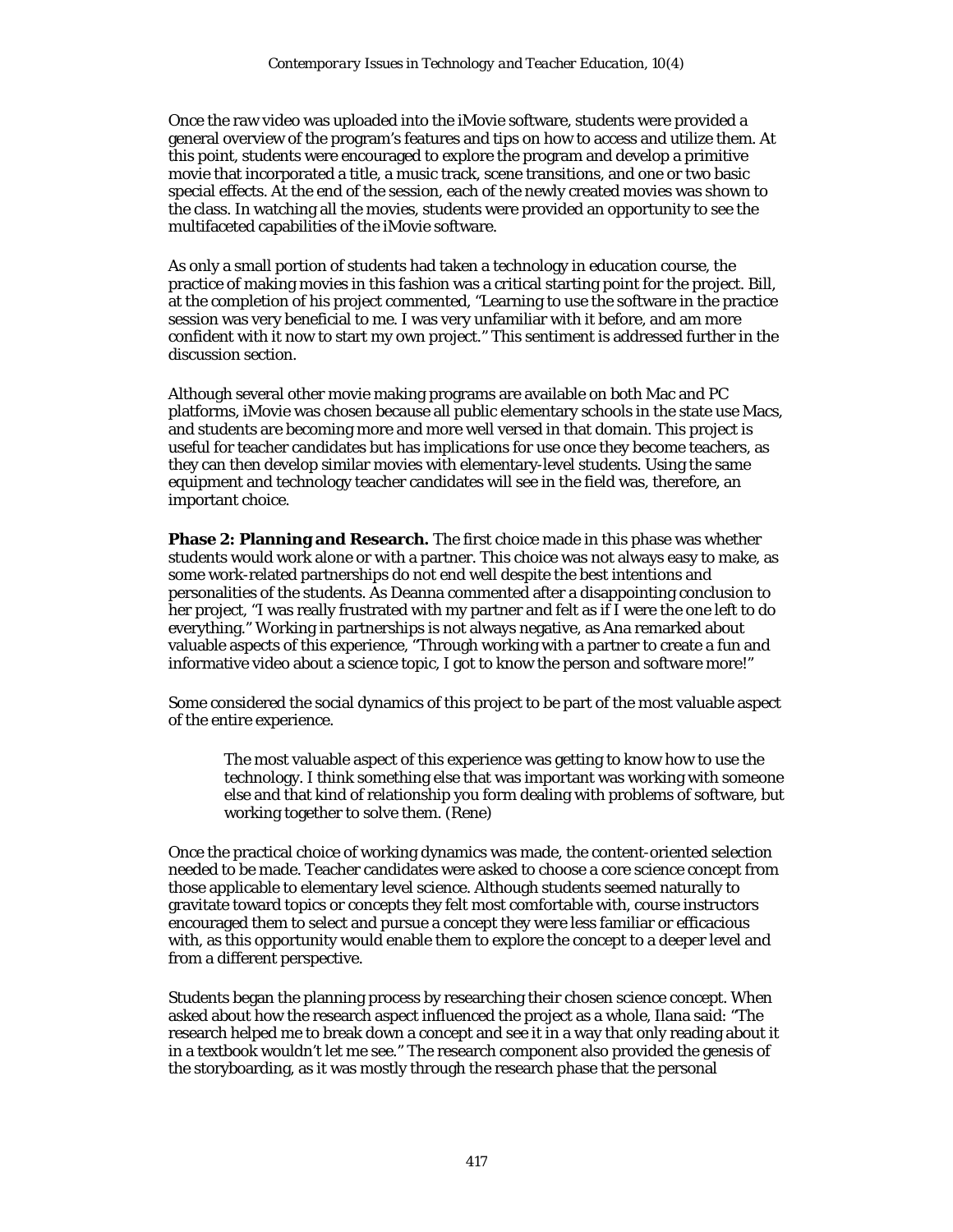connections and meaning with the material were made. The research phase developed the initial big picture ideas, and the next phase of direction and capture deconstructed the big picture into smaller sequences used in the storyboarding process.

When asked about how the research phase affected her project, Laura responded, "I knew very little about my topic before this project, but I learned so much through the research I did. I needed to have a strong understanding to be able to present it in the end." Partners Erika and Carter captured the essence of this phase in one fell swoop:

In order to make the movie interesting, we had to learn a lot about our topic. After we had a plethora of information, we determined importance. My knowledge was deepened and I made connections between knowledge I already had and knowledge gained. (Erika)

From my own video we had to research information to make sure we said things properly and explained things accurately. (Carter)

**Phase 3: Direction and Capture.** This third phase has two distinct layers. Direction is the process by which students mapped out in a storyboard manner the proposed direction the movie would take. Included in this subphase is the determination of the scenes that need to be captured and in what order, the props and music needed, the locations needed for sets, and time allocation and dates needed for the pieces to be gathered and then put together toward the final product. Further, students need to assess, analyze, and determine the science concept aspects from their research in Phase 2 they wished to express. The storyboarding process, especially for the science related aspects, prompted Signy to remark about the creativity needed within this process: "There was great value in this phase, as I needed to figure out a creative and interesting way to demonstrate the scientific principle."

The capture aspect of this phase is the specific act of using the digital camcorder to capture the video as designed and planned in the direction phase. Although most people now have digital video capabilities in their cell phones, the picture, clarity, and memory requirements are often better served by using a camcorder. As such, students were provided access to communal digital and video tape camcorders through the departmental computer center that could be checked out by request. Videotapes or discs for the camcorders were the responsibility of the students, as this allowed them to keep the raw footage after the project was completed. Appropriate cables to connect to the laptops for the transfer of raw video were provided within the camcorder case.

The time necessary for this phase is mostly contingent on the capture stage. Despite the best planning and direction in previous phases, the scenes and images often require more than one take to get the shot or sequence the directors had in mind. Multiple takes may be required due to staged and unstaged bloopers, dialog errors, malfunctioning equipment or props, unaccounted-for intrusions, or simply a shaky hand if a tripod was unavailable. As the bloopers or reasons for delay were often funny by nature, students sometimes included the best one or two of them at the conclusion of the movie, usually as the credits or, in this case, the resource list are rolling.

This phase also takes time because, sometimes, once students begin shooting scenes, new ideas emerge for a better way to show or say the same idea. Natalie, in her postmovie questionnaire wrote, "We got better ideas when we starting videotaping." In the follow-up interview, Natalie was asked to elaborate on this statement: "When we started shooting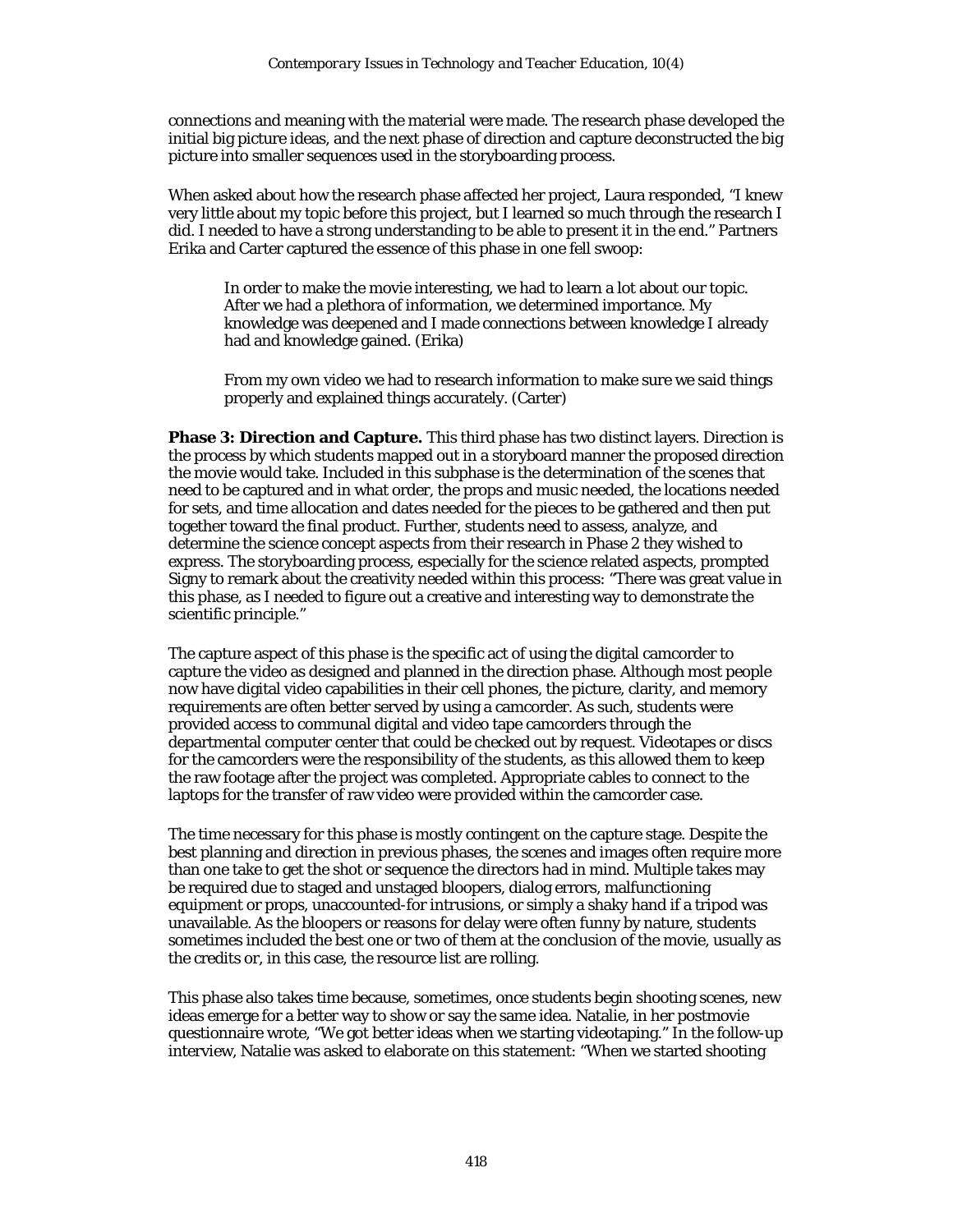the second scene, we realized that what we were trying to show didn't make sense. So we sat down and came up with a new plan, and then shot that."

Few students and professors would argue that the time allotment for this project was intense. Students were given 6 weeks for the project. However, despite the encouragement and warning and weekly updates provided by students in class, some students underestimated the time required for this phase of the project: "I just felt I did not have enough time to do as good a job as I had wanted. I shouldn't have left it all to the last week" (Erin).

Fiona, a student who often looked for greater meaning and ideas in and out of pedagogy, described her experience in this phase: "In the beginning, my idea of my topic started with the big picture (tornadoes, hurricanes…etc), but once we started planning, we pulled ideas from everyday life to help demonstrate cause and effect, which third graders could relate to."

The direction and capture phase comprised moments where the project went from theoretical to practical, as raw footage had been captured and the vision the directors had in mind for the final product began to take shape. Although the video had been taken, the process by which that video was transformed to a finished product began in phase 4.

**Phase 4: Editing and Enhancement.** Once all the video and still pictures had been taken, the raw footage needed to be uploaded to the laptops and imported into iMovie for movie making and project production. This process, which was practiced in Phase 1, included the connection of the camcorder or camera to the computer through a USB firewire cable. Once imported into iMovie, students then used the program to edit the footage. The editing and enhancement process involved splicing and sequencing footage into the storyboard proposed order of scenes from the direction aspect of Phase 3, adding visual and audio features to enhance the scenes and transitions, and developing a title screen and credit sequence. This phase was mostly dependent on the use of the software as a tool for creating the final product. Having practiced iMovie use in Phase 1, and having opportunities outside of class to hone their skills, students were not new to the software. It must be noted here that some students more quickly developed a software fluency and efficiency than others, which caused some distress amongst students. In this phase creativity manifested differently than in the direction stage of Phase 3.

In Phase 3, students organized their plans via storyboarding and footage capturing in a creative manner. There, creativity meant determining what sequence, what shots, and what specific concepts or ideas directors wanted the audience to see in their finished product. In Phase 4, the creativity existed in what the software can do to enhance the video and turn the raw footage into a final product. Patrick described his perceived value in learning the software:

I learned a lot about iMovie. I learned how fun and creative these movies can be. I also learned how to use effects, transitions, ass music, and add titles to movies. I also learned how to create a sequence in the movie….Each one of them enhanced the movie in ways I could not previously imagine. They made my movie so much better.

Although a few students felt that adding as many bells and whistles as iMovie would afford was the way to make the final product more engaging, most students realized that that was not the way to go: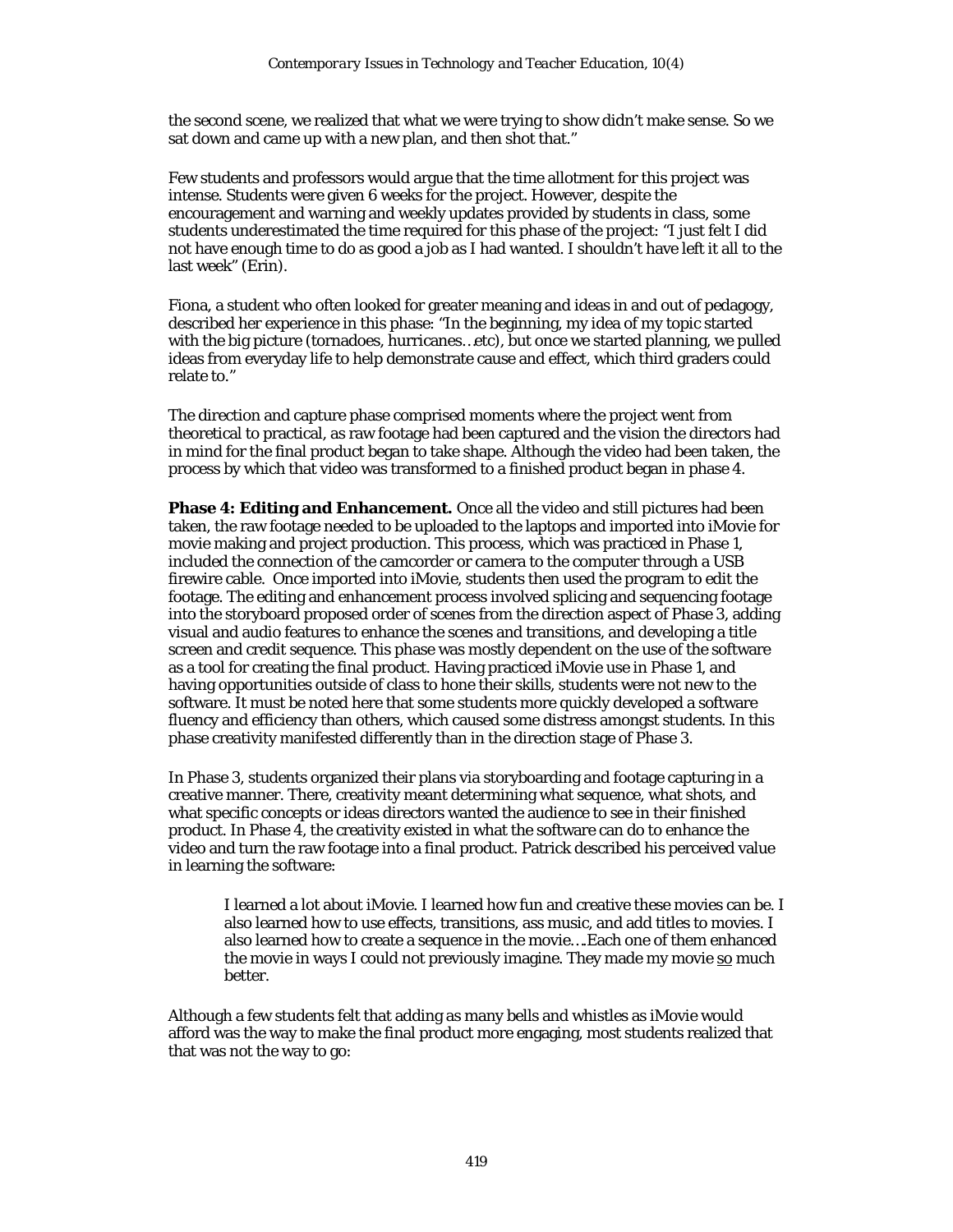Kim: At first I thought that the more special effects I used, the cooler it would be. But after watching it, it looked stupid. So I simplified the effects and made them more as an enhancement. Interviewer: Can you elaborate on what you mean by that? Kim: The explosion thing is cool, but I had placed one in each scene. This made the movie look kind of dumb. So instead, I selected more appropriate effects for each scene and used those. My movie rocked in the end because of it!

There was a steep learning curve for students to use the software at a level they were comfortable with. The computer lab was open for student use everyday. This availability helped students become more familiar with the software. In addition, students needed to use the same computer for all their editing and enhancing as they uploaded their footage and still shots only to one computer. Lauren, on her postmovie questionnaire commented about the value of this experience as a whole:

It gave me an idea on how complex this whole process is. It made me aware of the fact that if I ever wanted to make an iMovie with my students I have to plan ahead that each minute of the movie will need at least an hour of work.

Once the science concept movie had been edited and enhanced, the final step of this phase was to burn it onto a DVD for submission and showcasing. With DVD burners in the computers, this step was easily accomplished. Six weeks after Phase 1 had been initiated, the burned video was brought to the final class of the semester to be presented in a showcase event.

**Phase 5: Delivery and Showcasing.** The showcase event was both a celebration of the course and science concept movie completion, but also the last bit of coursework before launching in to the student teaching semester prior to graduation. This event has two layers from which the day proceeded.

The first step was the delivery of the burned DVD to the professor. The delivery, which occurs in front of the class, was accompanied by a brief introduction by the student creators as to the title or theme of their film and the designer's names. Any and all explanations about the specific movie content were optional and were frequently omitted from the verbal introduction. Andrea, in her introduction of her film, *Tornado*, said nothing more than, "This movie is about my hometown."

One by one, on a volunteer basis, each science concept movie was delivered and then shown via the ceiling-mounted digital projector to the large screen for maximum effect. Students often brought movie-style snacks like popcorn, candy, and soda.

The showcase event was perceived by students as more than simply a day to kick back, relax, and eat high fructose containing foods. Ariane, in her postshowcasing event commentary noted, "I learned more from watching people's movies than in lectures about the topics." Marcelo commented that his most valuable aspect of the project-making experience was "watching everyone's movie and seeing how they did it."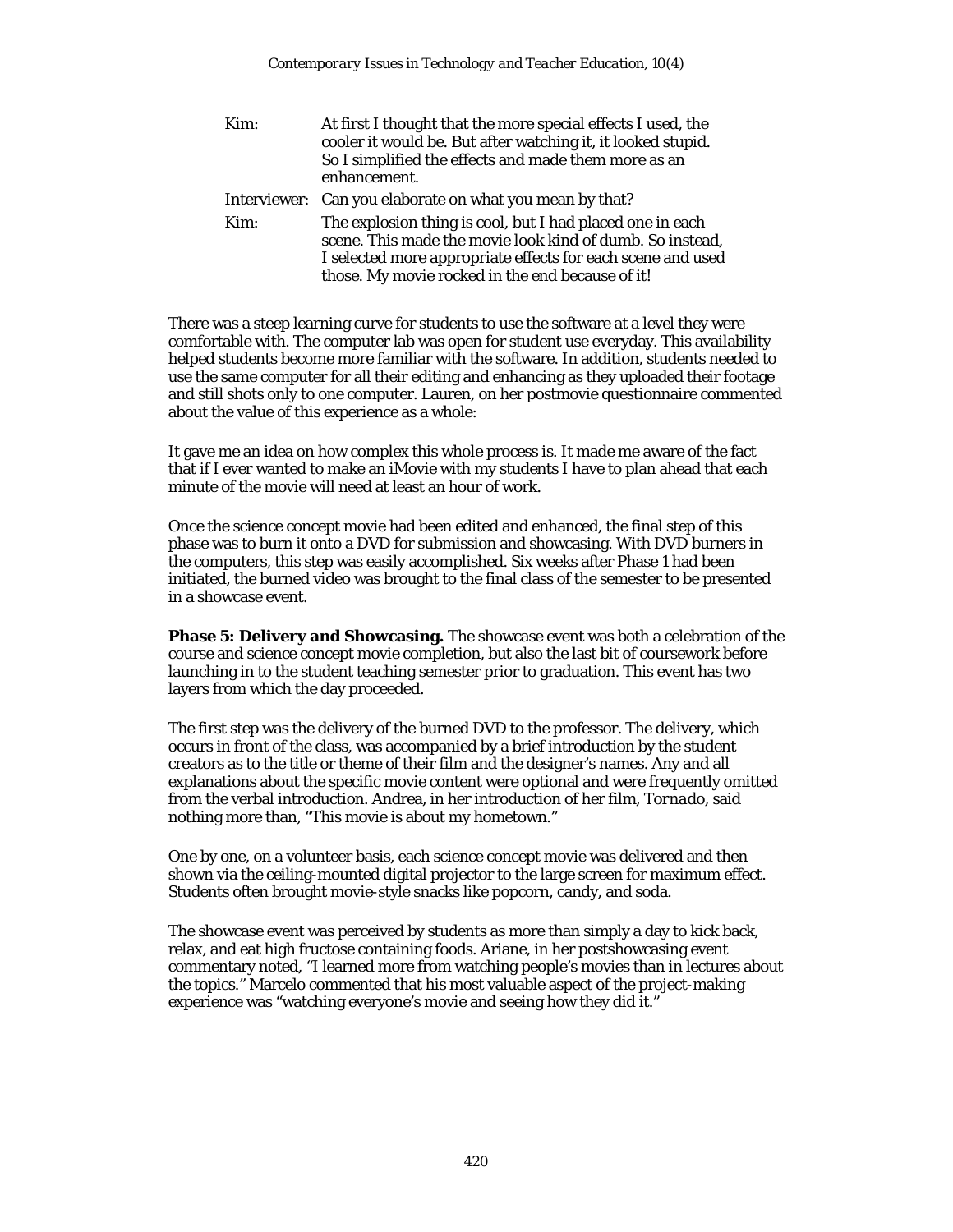# **Overall Perceptions**

The data in tables 3-6 were ascertained from surveys given to the students after the project was completed. From the 121 students in the courses, 103 surveys were completed. The greater themes of the quantitative data reported in these tables are the basis from which the following discussion emanates.

# **Table 3**

*Responses to Perceived Value in Terms of Learning of a Science Topic* 

| Theme                                                | Number of<br><b>Responses</b> | <b>Percentage of Total</b><br>Responses $(N=103)$ |
|------------------------------------------------------|-------------------------------|---------------------------------------------------|
| Better understanding/look deeper into<br>topic       | 47                            | 45.6%                                             |
| Research the topics/experimenting<br>with science    | 20                            | 19.4%                                             |
| Creatively showing what was learned                  | 8                             | 7.8%                                              |
| Did not help                                         | 7                             | 6.8%                                              |
| Reinforced current understanding of<br>topic         | 6                             | 5.8%                                              |
| Watching other movies to learn<br>concepts           | 5                             | 4.9%                                              |
| Looked outside the box into science in<br>real world | 3                             | 2.9%                                              |
| <b>Future use</b>                                    | $\boldsymbol{2}$              | 1.9%                                              |
| Blank/no answer                                      | $\overline{2}$                | 1.9%                                              |
| <b>Helped with technology</b>                        | $\boldsymbol{2}$              | 1.9%                                              |
| <b>Strong misconceptions</b>                         | 1                             | $1\%$                                             |

# **Table 4**

*Responses to Perceived Value in Terms of Learning to Use Video editing Software.*

| Theme                                | <b>Number of</b><br><b>Responses</b> | <b>Percentage of Total</b><br><b>Responses</b><br>$(N = 103)$ |
|--------------------------------------|--------------------------------------|---------------------------------------------------------------|
| Learning to use software             | 58                                   | 56.3%                                                         |
| Increased comfort/confidence         | 17                                   | 16.5%                                                         |
| <b>Frustrating stressful process</b> | 12                                   | 11.6%                                                         |
| Figuring out how to use the software |                                      | 7.8%                                                          |
| Use with students                    |                                      | 7.8%                                                          |

The purpose of the science movie assignment was to provide elementary teacher candidates with an opportunity to express their understanding of a science topic of their choice using video editing software as a tool to develop the finished product. Students completed pre- and postmovie open-ended questionnaires, and interviews were held with a sample of students regarding the five phases of developing the science concept movies as a whole. From the student commentary and perspective, two overt themes emerged that are relevant to preservice elementary science teacher education and preparation.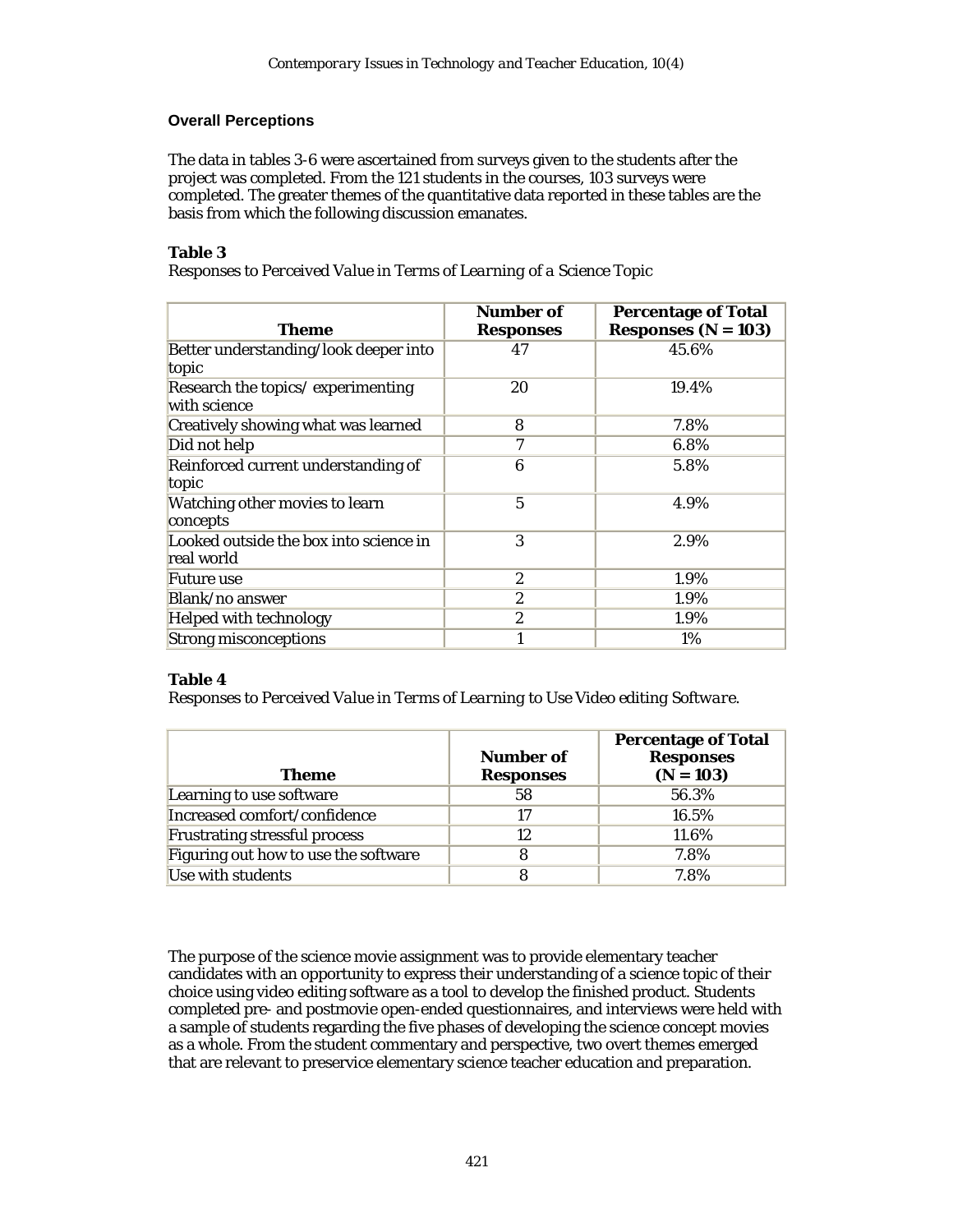### **Table 5**

*Perceived Most Valuable Aspect of the Experience*

| <b>Theme</b>                    | Number of<br><b>Responses</b> | <b>Percentage of Total</b><br><b>Responses</b><br>$(N = 103)$ |
|---------------------------------|-------------------------------|---------------------------------------------------------------|
| Learning to use the software    | 49                            | 47.6%                                                         |
| <b>Expressing the Science</b>   | 17                            | 16.5%                                                         |
| Viewing movies with peers       |                               | 10.7%                                                         |
| <b>Creative Process</b>         | ~                             | 6.8%                                                          |
| <b>Future Use with students</b> | 6                             | 5.8%                                                          |
| Confidence                      |                               | 4.9%                                                          |
| <b>Miscellaneous</b>            |                               | 7.7%                                                          |

# **Table 6**

*Perceived Least Valuable Aspect of the Experience*

| <b>Theme</b>             | <b>Number of</b><br><b>Responses</b> | <b>Percentage of Total</b><br>Responses $(N=103)$ |
|--------------------------|--------------------------------------|---------------------------------------------------|
| No answer/left blank     | 56                                   | 54.4%                                             |
| <b>Technology issues</b> | 18                                   | 17.5%                                             |
| Time commitment          | 16                                   | 15.5%                                             |
| Timeline in course       | 5                                    | 4.9%                                              |
| <b>Expectancies</b>      | 3                                    | 2.9%                                              |
| Partner problems         | 2                                    | 1.9%                                              |
| Didn't learn anything    | 2                                    | 1.9%                                              |
| Explain more science     |                                      | 1%                                                |

**Science Concept Movies as a Means to Think About Science.** Addressing teacher candidates' alternate conceptions of science concepts is not new to the literature (Abell, George, & Martini, 2002; Stein, Larrabee, & Barman, 2008; Trundle, Atwood & Christopher, 2006). Although identifying and modifying such conceptions are not primary purposes of elementary science methods courses, they are clearly part of them, as science content is inherent to the courses. The student reflective statements about participating in this project described having the opportunity to think about the science concepts in a different and unusual manner as a result of progressing through the second and third phases of the project.

Caitlin, a quiet and reserved student who was cautious when discussing science content questions and concepts in class was emphatic in her response about how her understanding of the science concept changed throughout the development of her movie: "Now I can actually articulate what surface tension is! Before I knew, but probably couldn't explain it very well. Plus, I know now a few ways to show examples of surface tension!" Heather thought about the greater picture of the process and nature of science as she created her movie: "This experience showed me how science can be demonstrated in a creative way. Although research was done, the action of doing the science experiment, and the explaining let me learn the materials." In the follow-up interview, Heather elaborated on her response: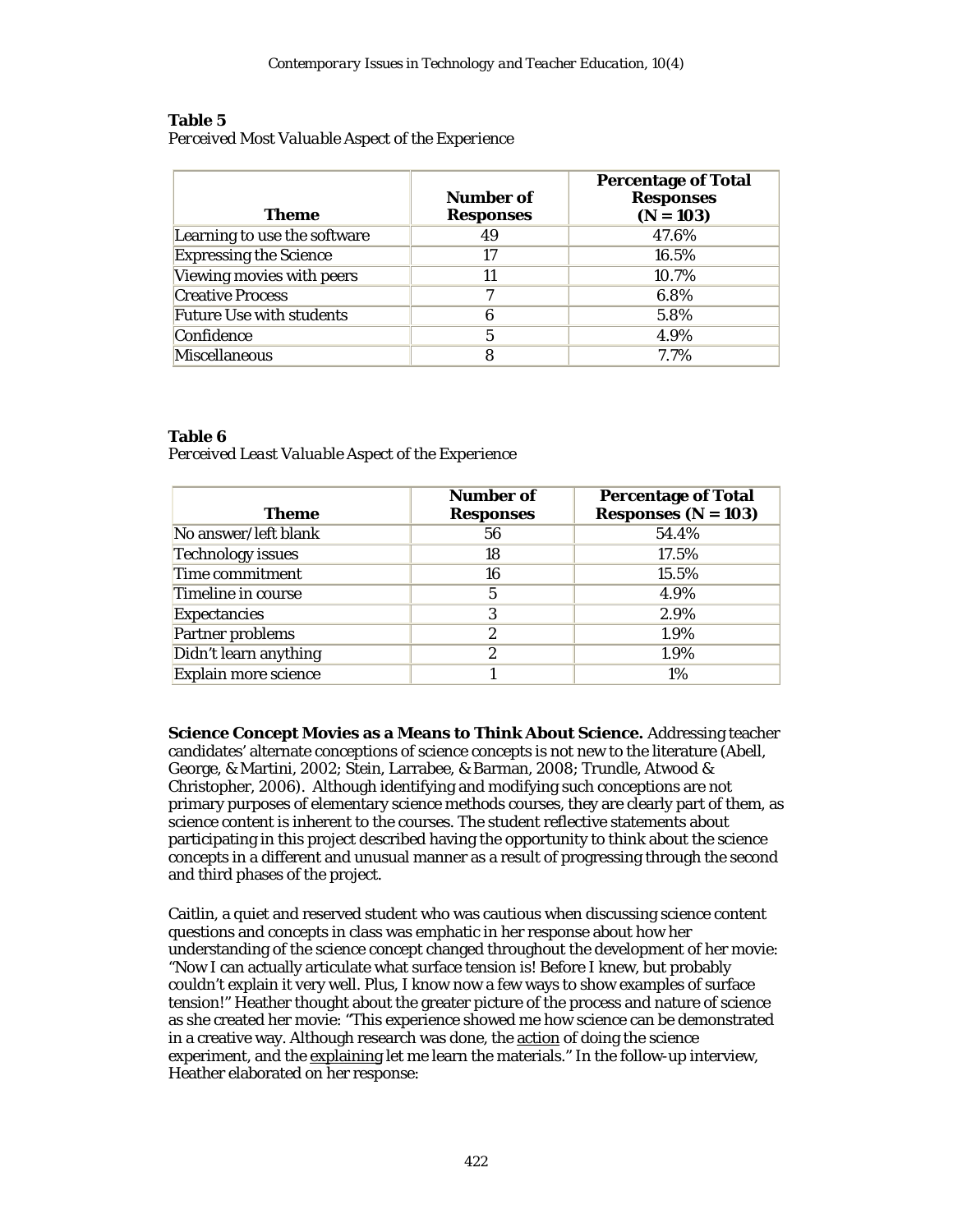- Heather: I had to think through the science at a level where all the pieces fit together in my brain. During Phase 2, I realized that I really didn't know how electricity worked.
- Interviewer: What happened in Phase 2?
- Heather: After researching the transfer of electrons and how electricity flows, I realized that I had no idea what really happened. I thought positive charges turned lights on, and somehow negative charges cancelled them off to turn it off.

Heather was not alone in having a conceptual paradigm shift in terms of the science concept. Sandra, an enthusiastic learner commented on her postmovie review: "I understood the concept to some degree with the natural and simple understanding of buoyancy. But understood it way more after! I saw different examples and learned more about what actually keeps thing afloat or causes them to sink." Her choice of "natural and simple understanding" evoked a need for a follow-up conversation:

|         | On your post-movie sheet you wrote that you had a natural<br>Interviewer: and simple understanding of buoyancy. What did you mean<br>by that?           |
|---------|---------------------------------------------------------------------------------------------------------------------------------------------------------|
| Sandra: | [Pause.] I meant that I had based my understanding on<br>what I remembered from school.                                                                 |
|         | Interviewer: And what was that?                                                                                                                         |
| Sandra: | [Sheepishly.] That heavy objects sank, and light objects<br>float. I really had not considered how ocean liners floated<br>or how density was involved. |

Not all the thinking about science related to modifying misconceptions. Some, like Tyler, made a connection to scientific literacy:

I learned quite a bit about the science topic I had chosen. I had some background knowledge but have learned a lot more. Now when I watch the weather I actually know what the meteorologist is saying, and it makes sense.

Students, for the most part, spoke and wrote about how their understandings of the science concepts were modified in some way through the journey of making the movie. Although some students reported no change in their understandings, they were in the minority. This theme is valuable to acknowledge here, as it may provide a further rationale for other teacher educators to use in an effort to work with student conceptions and misconceptions of core science concepts in a creative and authentic way in their science methods courses.

**Using the Technology in the Science Methods Classroom.** The inclusion of technology in the science methods classroom is also not new to the literature (Bodzin, 2005; Hoban, 2007; Valinides & Angeli, 2006). Many teacher candidates in this study reported that learning to use the software had distinct advantages that included increasing their confidence in using the software and having to figure out how the software could support their ideas. We reminded students that the technology and software were merely tools that made expression of the science concept possible and that, within all the phases of developing the final project, learning was taking place.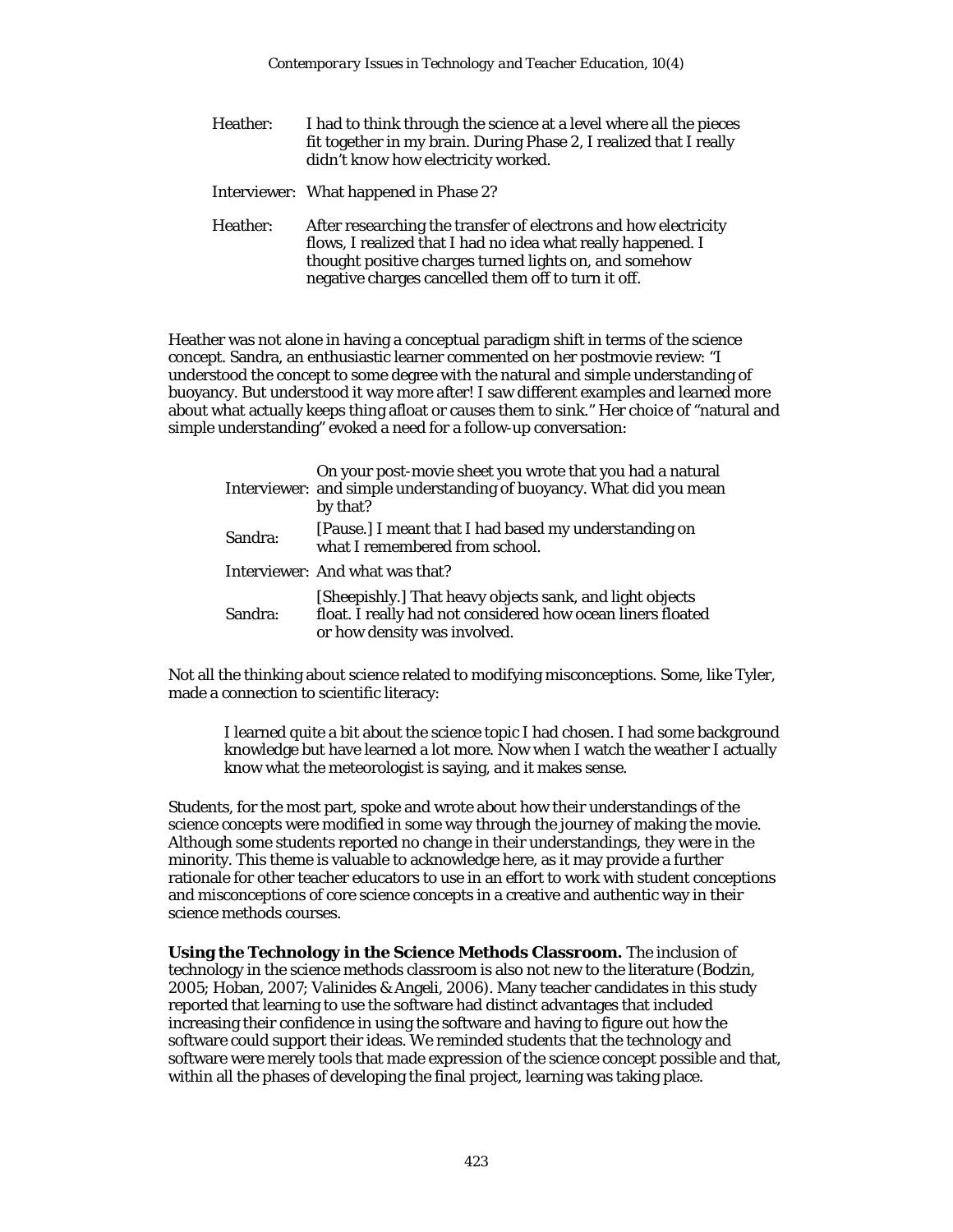Max, who initially shunned the idea of using iMovie because he was a PC user and feared switching platforms, commented on his postmovie questionnaire about the value of learning to use the iMovie software: "I did something I thought I could never do. So it was extremely valuable for me to realize that I could do such a complicated thing as making a movie." After coding student responses, the notion of this project affecting student confidence was a theme that overtly emerged from student responses:

"It gave me more confidence in myself that I could do it – gave me a lot of handson experience." (Drake)

"I feel very comfortable using iMovie now and would enjoy using it in the future." (Chapin)

"[This project] was amazing. I really hope I have more opportunities to create more. It made me now comfortable to use iMovie, and also confident to learn how to use other technology." (Shael)

"This was a great experience for hands-on learning. I have never done anything like this before so it was neat to learn something new and see a finished product. I can do this." (Josh)

With many students reflecting a perceived sense of confidence and comfort in using the technology themselves, some students connected this new efficacy to their personal use and their future classrooms:

It was a great experience learning how to use iMovie because it is very important to use technology in the classroom, and now I know how to use it. There are so many ways it could be used in the classroom and now I know that I can use it. (Amy)

We learned a lot. I had never actually made a whole movie before, but doing this process, I learned the entire process through the phases like editing and adding effects to the movie. The most valuable aspect of this experience was learning to make the video from start to finish in iMovie so that I can use it my future classroom. (Kate)

While connecting the newly found sense of achievement and ability using the software, Marcy went one step further than a hypothetical future classroom:

It opened doors to what I can do with my students. Being able to use a creative way to express knowledge to students has great value. I didn't know how to make a movie until this, now I have made 3-4 movies for personal use!

Cheryl, a student who frequently looked for connections between theory and practice, wrote the following passage on her questionnaire: "This would be valuable to do with children in a classroom as another form of guided practice." In terms of overall perceptions of this activity, Rhonda and Harry, partners in a video titled *Water Cycle*, expressed their thoughts in the postcourse interview.

I learned so much about how to make an iMovie production from start to finish. I am very proud of my partner and I. Using a brand new model of iMovie forced us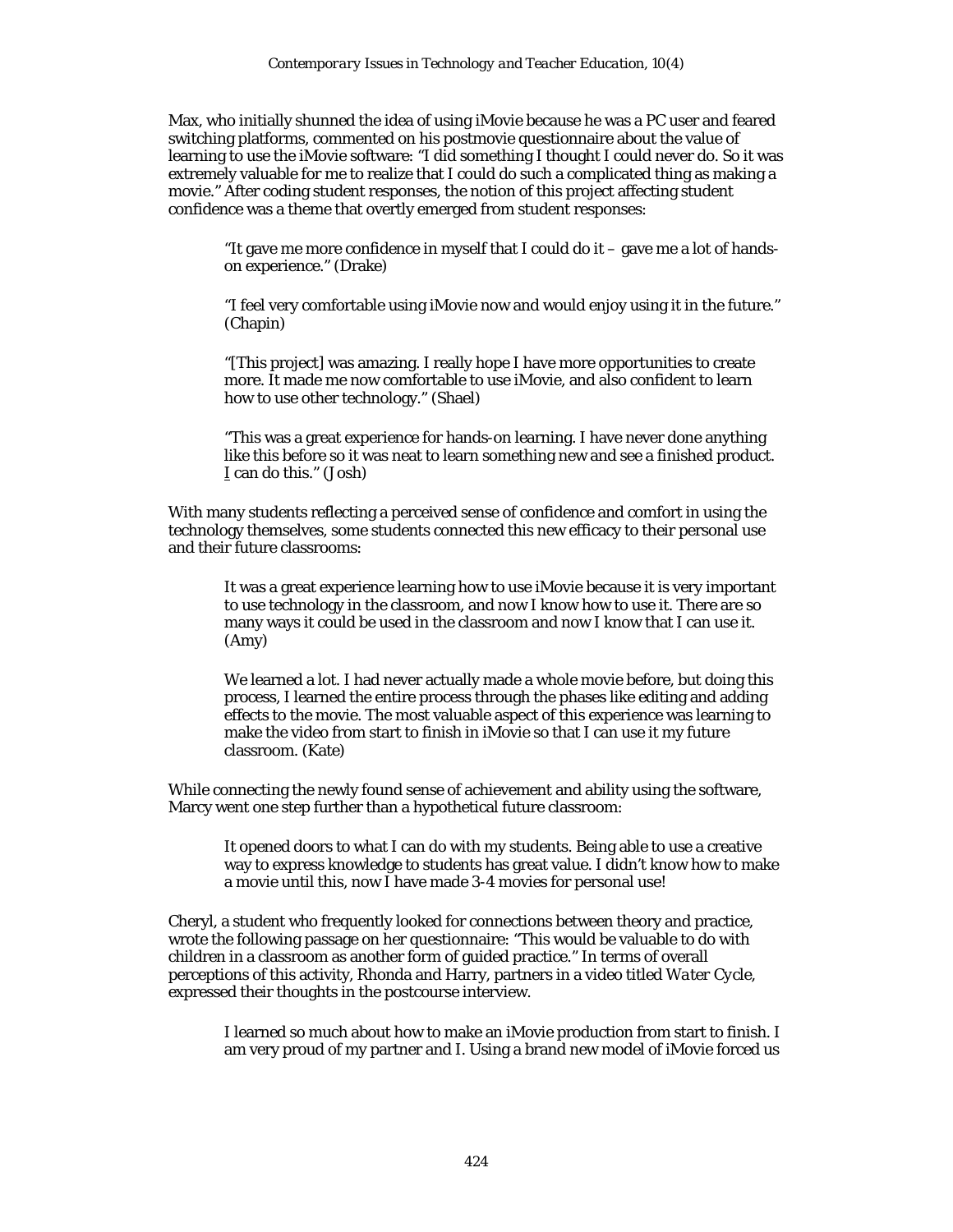to figure out everything by ourselves. I will definitely use this in my classroom. (Rhonda)

I feel as though I will use this software in the near future in my classroom. What a great way to learn to do things. Working together, working with new technology, having fun! (Harry)

Frank and Sue, although they made independent films, shared the same sentiment about how this project encouraged them to think about science:

"It made me think outside the box to find science in our world." (Frank)

"This experience enabled me to think about science in the real world." (Sue)

As Tamara suggested, the journey of picking a topic and following through with the entire project was the valuable aspect: "Deciding what to make the movie about was challenging. Then, figuring out how to put it all together made the whole experience valuable for me." With the overwhelming positive responses to participating in this project, we have continued to incorporate this project into our methods courses.

#### **Conclusion**

In light of the reported findings from four semesters, we are encouraged to continue implementing this innovation in future methods courses. The candidates found that the process gave them an opportunity to explore, assemble, and communicate a story of their concept in a creative and engaging way that was meaningful for them. Many of the candidates also realized how video editing could be a powerful tool for creativity and communication with their own future students in science with the potential, as Potter (2006) suggested, to "re-engineer the curriculum" in meaningful ways.

This article is intended to share the nature of the assigned Science Concept Movie project from beginning to end. In establishing multiple phases, we have attempted to promote creative thinking and expression through the movie-making process. The process of reconceptualizing and redeveloping this project has evolved over time.

We found, in some cases, that the integrity of the movie-making process was compromised, as some groups added copyrighted video into a substantial amount of their finished products, thus undermining the purpose of the project. This problem has been minimized with the development of the rubric in the appendix and a clear verbal discussion about plagiarism and using unauthorized video. Further, students noted that, although 6 weeks is theoretically plenty of time, a stronger presence in the video progress would help them avoid becoming complacent and procrastinating. From that set of comments, we introduced weekly reporting of the project in an attempt to keep students on task. Further, with some concern about availability of equipment required for this project, we arranged for preservice teachers to sign out the necessary video and computer equipment for use in their practicum classrooms.

Future research emanating from this project includes a longitudinal study of how these movies, or new ones created, were used in actual classrooms. This research will provide an opportunity for preservice teachers to reflect on the integration of this project within a greater lesson and unit plan and the pragmatic use of this movie making experience in real time.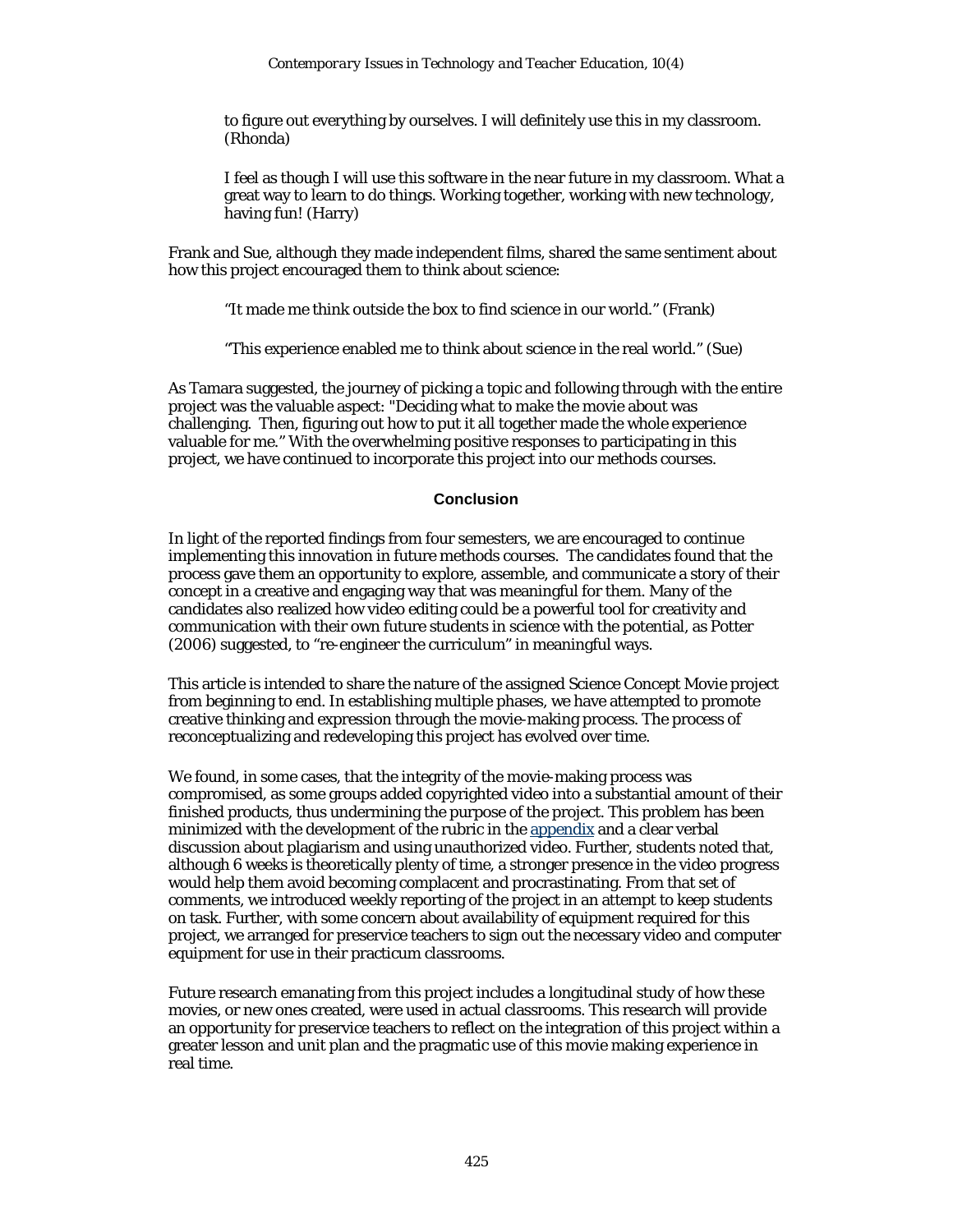As instructors in science teacher education and aspiring to meet our goals consistent with the recommendations by both the Duschl et al. (2007) and ISTE (2007), the project was worthwhile in terms of instructional time, teacher candidate perceived value, and the movie products supporting creative expressions of science conceptual understanding. For many candidates, the project was valuable because it was not an easy task.

The process of this project is seldom linear or straightforward. The content presented in the final showcased movie is edited, recaptured, further enhanced, and constructed and deconstructed several times from Phase 1 through Phase 5. Although sometimes difficult to see when the project is in motion, preservice teachers, as we do, saw great value in the multifaceted nature of this project and recommend that science teacher educators create or use similar projects in their science methods classrooms.

### **References**

Abell, S., George, M., & Martini, M. (2002). The moon investigations: Instructional strategies for elementary science methods. *Journal of Science Teacher Education*, *13*, 85- 100.

Alvermann, D. E. (Ed.). (2004). *Adolescents and literacies in a digital world*. New York, NY: Peter Lang.

Appleton, K. (2003). How do beginning primary school teachers cope with science? Toward an understanding of science teaching practice. *Research in Science Education 33*(1), 1-25.

Bleicher, R. E., & Lindgren, J. (2005). Success in learning science and preservice science teaching self-efficacy. *Journal of Science Teacher Education, 16*, 205-225.

Bodzin, A. M. (2005). Implementing web-based scientific inquiry in preservice science methods

courses. *Contemporary Issues in Technology and Teacher Education* [Online serial], *5*(1). Retrieved from http://www.citejournal.org/vol5/iss1/general/article1.cfm

Brooks, J. G., & Brooks, M. G. (1999). *In search of understanding: The case for constructivist classroom*. Alexandria, VA: Association for Supervision and Curriculum Development.

Carter, W., & Sottile, J. M. (2002). *Changing the "ecosystem" of preservice math and science methods classes to enhance students' social, cognitive, and emotional development*. Paper presented at the annual meeting of the Eastern Educational Research Association, Sarasota, FL.

Duschl, R.A., Schweingruber, H.A., & Shouse, A.W. (Eds.). (2007). *Taking science to school: Learning and teaching science in grades K-8*. Washington, DC: The National Academy Press.

Hoban, G.F. (2007). Using slowmation to engage preservice elementary teachers in understanding science content knowledge. *Contemporary Issues in Technology and*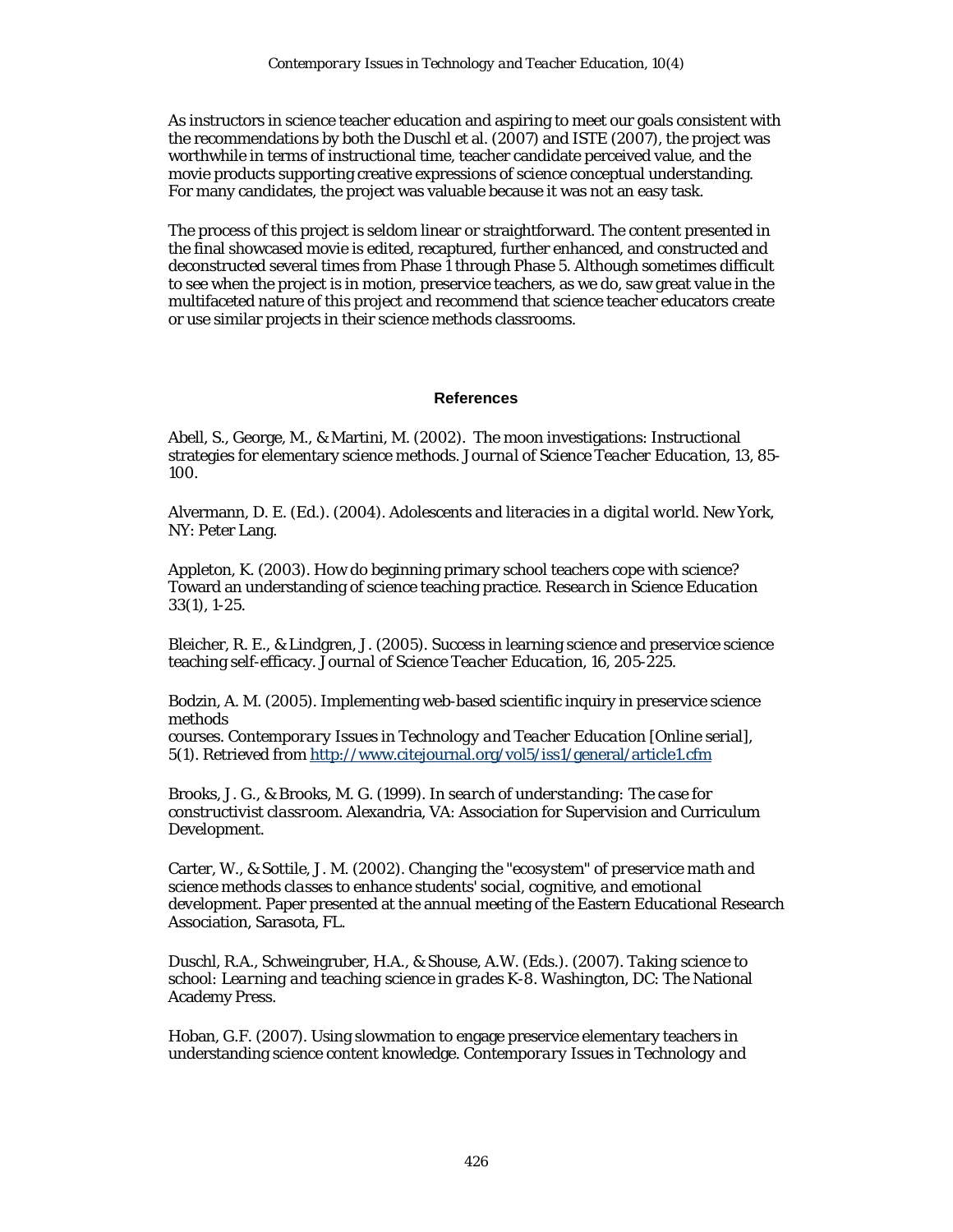*Teacher Education*, 7(2), Retrieved from http://www.citejournal.org/vol7/iss2/general/article2.cfm

International Society for Technology in Education. (2007). *National educational technology standards for students*. Retrieved from http://www.iste.org/NETS

Kelly, J. (2000). Rethinking the science methods course: A case for content, pedagogy, and informal science education. *International Journal of Science Education, 22*, 755-777.

Kress, G. (2003). *Literacy in the new media age.* London, England: Routledge.

Kress, G., & Van Leeuwen, T. (1996). *Reading images. The grammar of visual design*. London, England: Routledge.

Leu, D. J., Jr., Kinzer, C. K., Coiro, J. L., & Cammack, D. W. (2004). Toward a theory of new literacies emerging from the Internet and other information and communication technologies. In R. B. Ruddell & N. Unrau (Eds.), *Theoretical models and processes of reading* (5th ed., pp. 1570-1613). Retrieved from the International Reading Association website: http:// www.readingonline.org/newliteracies/lit\_index.asp?HREF=leu/

McRobbie, C. J., & Tobin, K. (1995). Restraints to reform: The congruence of teacher and student actions in a chemistry classroom. *Journal of Research in Science Teaching, 32*, 373–385.

North Dakota Department of Public Instruction. (2009). *Science state standards*. Retrieved from http://www.dpi.state.nd.us/standard/content/science/index.shtm

O'Brien, D. (2001, June). "At-risk" adolescents: Redefining competence through the multiliteracies of intermediality, visual arts, and representation. *Reading Online*, *4*(11). Retrieved from

http://www.readingonline.org/newliteracies/lit\_index.asp?HREF=/newliteracies/obrien

Ohler, J. (2008). *Digital storytelling in the classroom: New media pathways to literacy, learning, and creativity*. Thousand Oaks, CA: Corwin Press.

Potter, J. (2006). Carnival visions: Digital creativity in teacher education. *Learning, Media and Technology, 31*(1), 51-66.

Roth, W. M. (1995). Knowing and interacting: A study of culture, practices, and resources in a grade 8 open-inquiry science classroom guided by a cognitive apprenticeship metaphor. *Cognition and Instruction, 13*, 73-128.

Stein, M., Larrabee, T.G., & Barman, C.R. (2008). A study of common beliefs and misconceptions in physical science. *Journal of Elementary Science Education*, *20*(2), 1- 11.

Treffinger, D. (1980). *Encouraging creative learning for gifted and talented.* Ventura, CA: Ventura County Schools, LTI Publications.

Trundle, K.C., Atwood, R.K., & Christopher, J.E. (2006). Preservice elementary teachers' knowledge of observable moon phases and pattern of change in phases. *Journal of Science Teacher Education*, *17*(2), 87-101.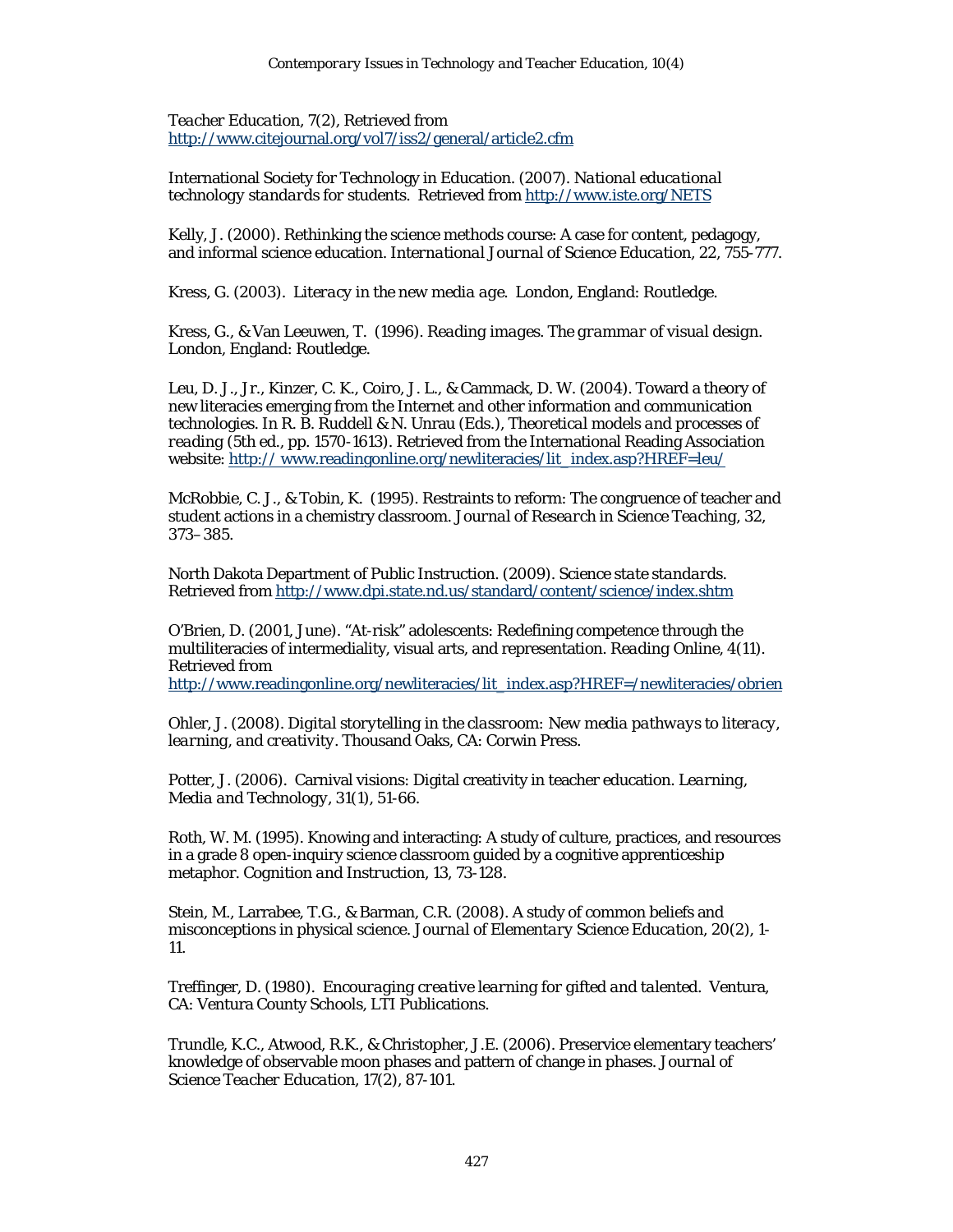Valanides, N., & Angeli, C. (2006). Preparing preservice elementary teachers to teach science through computer models. *Contemporary Issues in Technology and Teacher Education*, *6*(1). Retrieved from http://citejournal.org/vol6/iss1/science/article1.cfm

Yerrick, R. Ross, D., & Molebash, P. (2003). Promoting equity with digital video. Technology can demonstrate varying scientific strategies, which can be extremely successful in making science accessible to a diverse population of students. *Learning & Leading with Technology*, *31*(4), 16-20.

Yerrick, R., Ross, D., & Molebash, P. (2005). Too close for comfort: Real-time science teaching reflections via digital video editing. *Journal of Science Teacher Education, 16*, 351-375.

### **Author Notes:**

Student video examples are also available as follows:

Video 1: http://home.cc.umanitoba.ca/~hechter/U\_of\_M/Can\_it\_be\_done.html

Video 2: http://home.cc.umanitoba.ca/~hechter/U\_of\_M/Tsunami.html

Video 3: http://home.cc.umanitoba.ca/~hechter/U\_of\_M/Oh\_Gravity.html

Richard P. Hechter University of Manitoba Email: hechter@cc.umanitoba.ca

Mark D. Guy University of North Dakota Email: mark.guy@und.edu

### **Appendix Project Rubric for the Science Concept Movie Dimension 1: Depth of Conceptual Understanding**

| Score   | <b>Criteria</b>                                                                                                                    | <b>Student Score</b> |
|---------|------------------------------------------------------------------------------------------------------------------------------------|----------------------|
| 0       | Topic was not addressed                                                                                                            |                      |
| $1 - 3$ | Major pieces of information missing<br>Facts/information wrong or<br>misunderstood<br><b>Fragmented understanding</b><br>$\bullet$ |                      |
| $4 - 6$ | Basic information present (surface level)<br>Definition level of understanding                                                     |                      |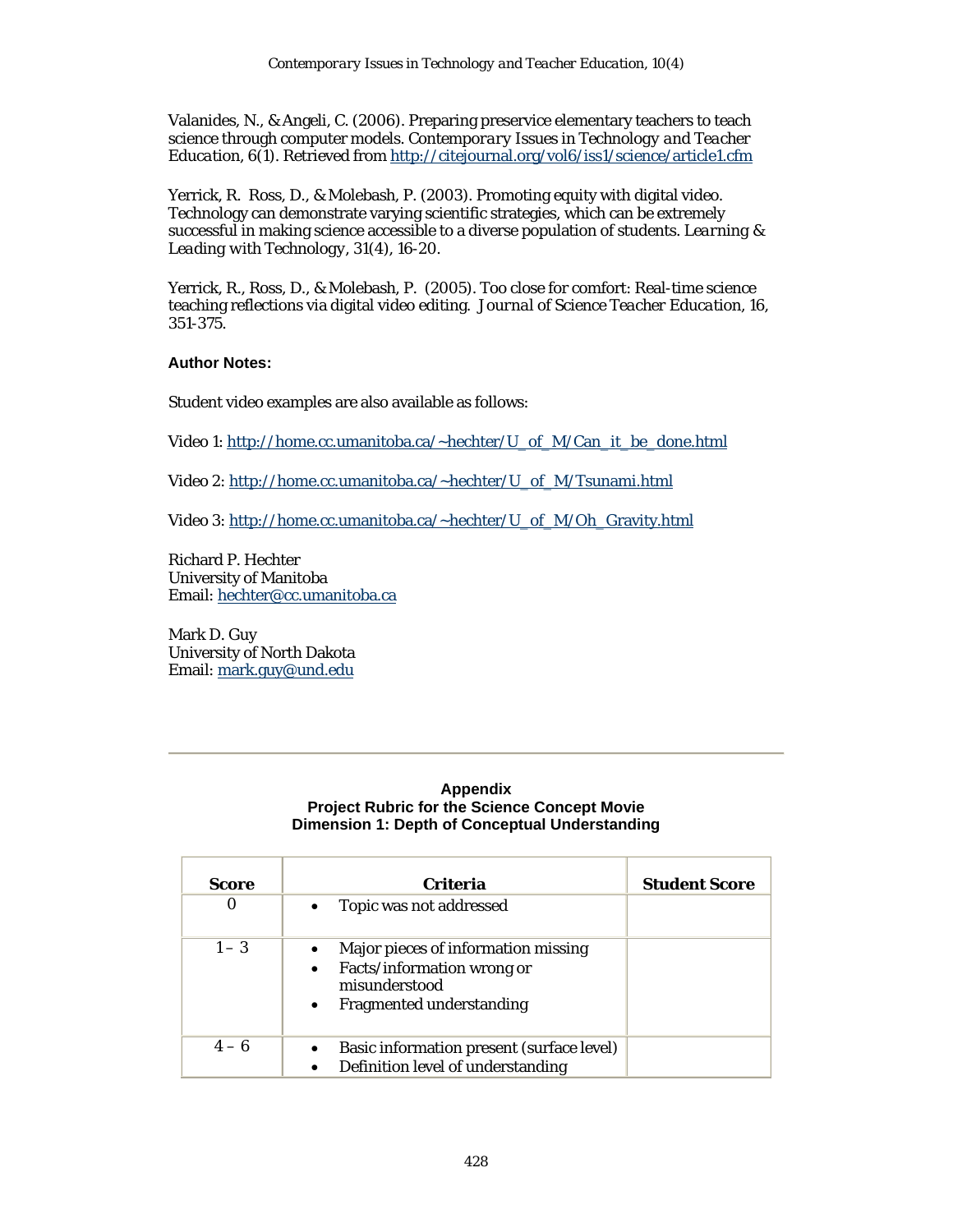|           | No examples provided<br>Presented in haphazard manner<br>Some understanding/assumptions flawed                                                                                                                                                                      |
|-----------|---------------------------------------------------------------------------------------------------------------------------------------------------------------------------------------------------------------------------------------------------------------------|
| $7 - 9$   | Topic information understood<br>(Intellectual)<br>Important elements indentified<br><b>Examples provided</b><br>$\bullet$<br>Information organized into a flowing<br>pattern                                                                                        |
| $10 - 12$ | <b>Exemplary understanding (Dynamical)</b><br>Important elements identified<br><b>Examples provided</b><br>Information organized into a generalized<br>content pattern<br>Interrelationships between key elements<br>provided<br>Pieces and the whole are connected |

# Dimension 2: Expression of Understanding

| <b>Score</b> | Criteria                                                                                                                                                                                                                                                                                                                                                                                | <b>Student Score</b> |
|--------------|-----------------------------------------------------------------------------------------------------------------------------------------------------------------------------------------------------------------------------------------------------------------------------------------------------------------------------------------------------------------------------------------|----------------------|
| $\Omega$     | The project was not completed                                                                                                                                                                                                                                                                                                                                                           |                      |
| $1 - 3$      | The project was expressed poorly                                                                                                                                                                                                                                                                                                                                                        |                      |
|              | Transitions were not timed properly<br>٠<br>Font was too small to read<br>Text scrolled too quickly to read<br>Music was inappropriate, there was now<br>٠<br>connection of music and topic<br>Scenes did not flow into each other but<br>were abrupt<br>The editors did not infuse any of their<br>$\bullet$<br>own video into their work, but rather<br>streamed it from the internet |                      |
| $4-6$        | The project was expressed well<br>Transitions were mostly timed well<br>٠<br>The font was readable, but font type or<br>$\bullet$<br>color made it hard to read<br>Text scrolled too slow and thus made the<br>project drag<br>The music was too loud or soft, but was<br>connected to the topic                                                                                        |                      |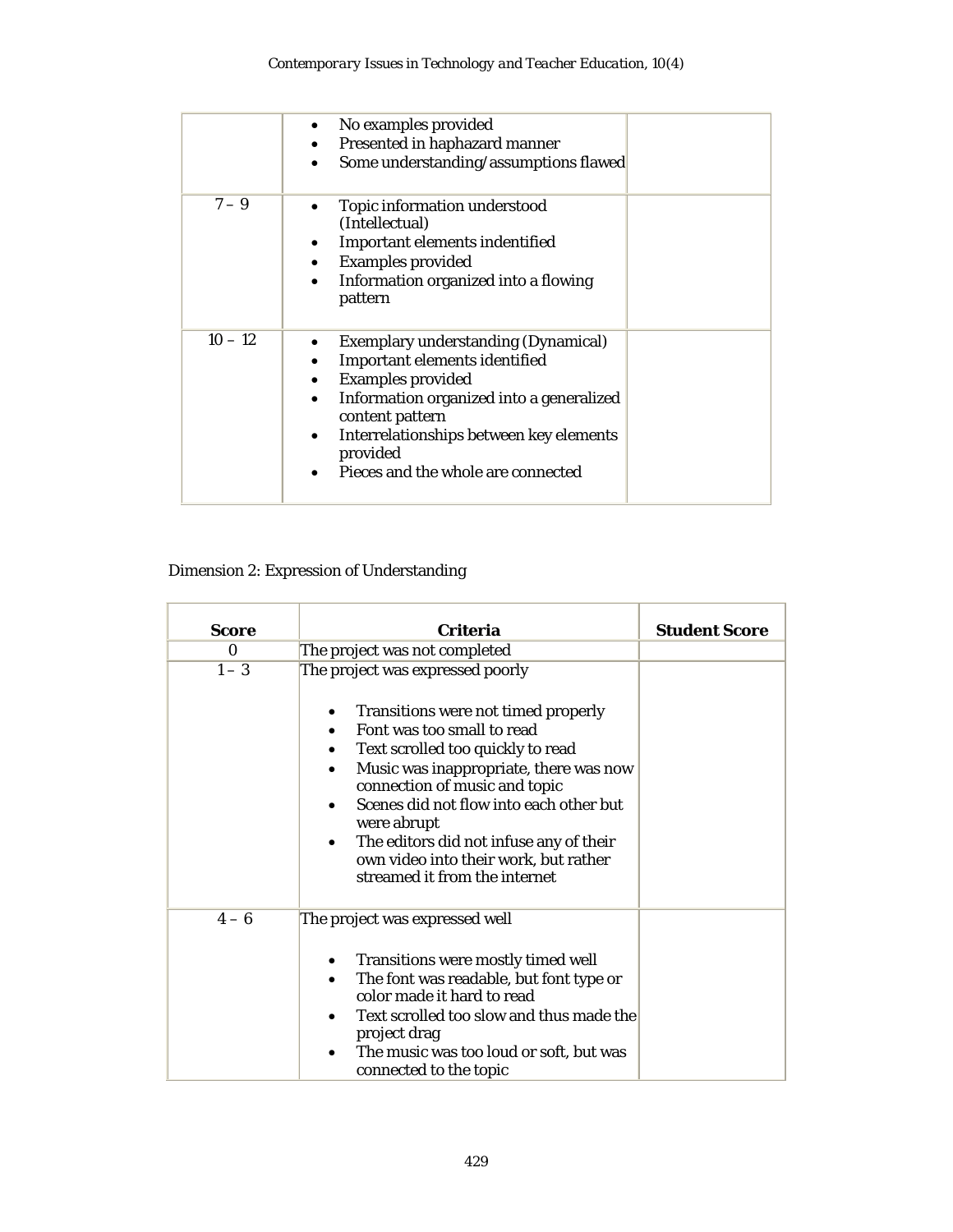|         | Scenes sometimes did flow into the next<br>The editors did some original video<br>$\bullet$<br>capture and presentation                                                                                                                                                                                                                                                                                                              |
|---------|--------------------------------------------------------------------------------------------------------------------------------------------------------------------------------------------------------------------------------------------------------------------------------------------------------------------------------------------------------------------------------------------------------------------------------------|
| $7 - 9$ | The project was expressed excellently                                                                                                                                                                                                                                                                                                                                                                                                |
|         | Transitions were all timed well<br>The font was readable, without<br>distraction of color or type<br>Text scrolled at a reasonable pace being<br>$\bullet$<br>consistent with movie flow<br>The music was well chosen and<br>$\bullet$<br>presented in terms of connection to<br>concept and sound level<br>All scenes flowed in to the next ones<br>smoothly<br>The editors included all original video<br>capture and presentation |